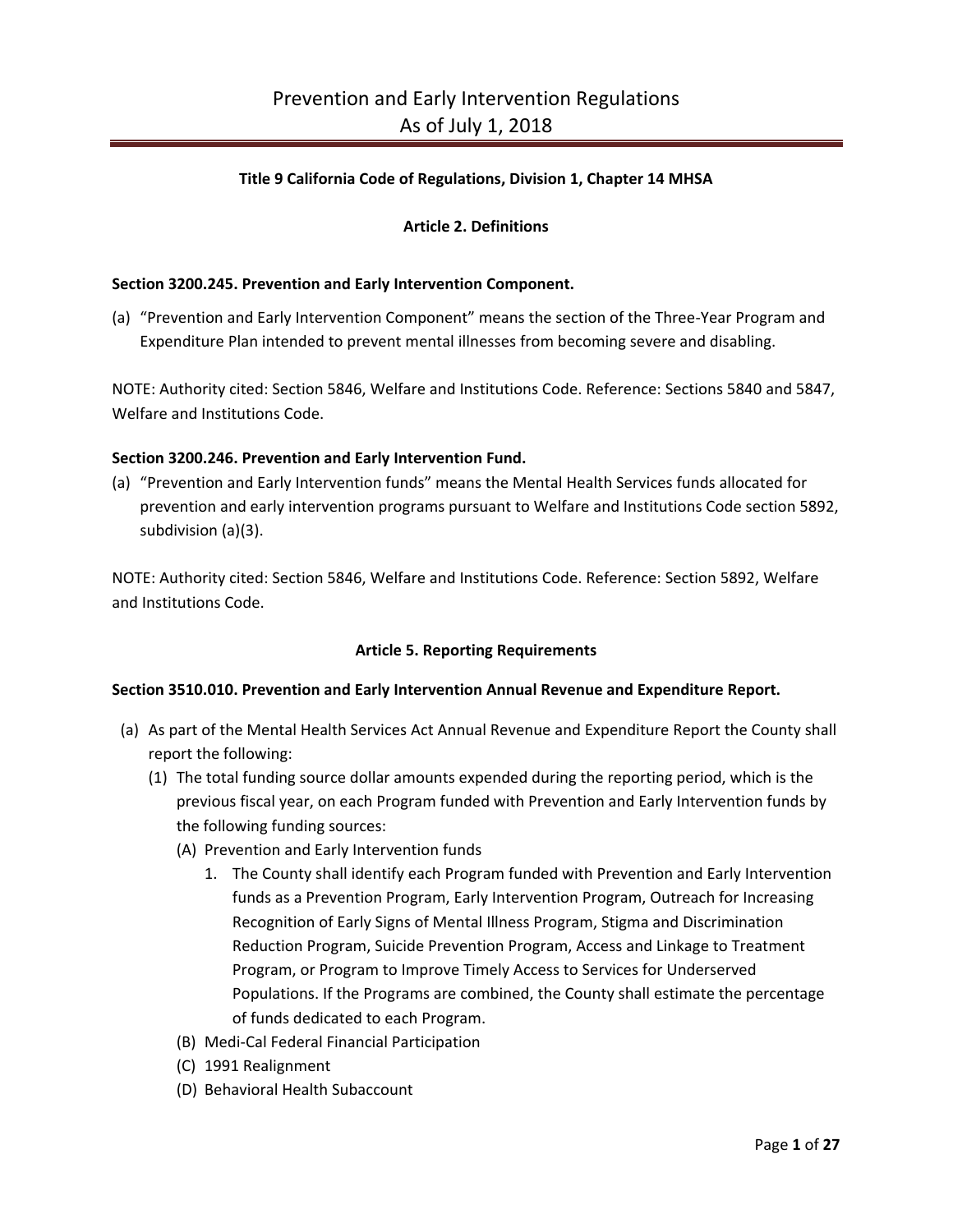# Prevention and Early Intervention Regulations As of July 1, 2018

- (E) Any other funding
- (2) The amount of funding expended for Prevention and Early Intervention Component Administration by the following funding sources:
	- (A) Prevention and Early Intervention funds
	- (B) Medi-Cal Federal Financial Participation
	- (C) 1991 Realignment
	- (D) Behavioral Health Subaccount
	- (E) Any other funding
- (3) The amount of funding expended for evaluation of the Prevention and Early Intervention Component by the following funding sources:
	- (A) Prevention and Early Intervention funds
	- (B) Medi-Cal Federal Financial Participation
	- (C) 1991 Realignment
	- (D) Behavioral Health Subaccount
	- (E) Any other funds
- (4) The amount of Prevention and Early Intervention funds voluntarily assigned by the County to California Mental Health Services Authority or any other organization in which counties are acting jointly.
- (b) The County shall within 30 days of submitting to the state the Mental Health Services Act Annual Revenue and Expenditure Report:
	- (1) Post a copy on the County's website; and
	- (2) Provide a copy to the County's Mental Health Board

NOTE: Authority cited: Section 5846, Welfare and Institutions Code. Reference: Sections 5840, 5845, 5847, and 5899, Welfare and Institutions Code; Uncodified Sections 2 and 3 of Proposition 63, the Mental Health Services Act.

### **Section 3560. Prevention and Early Intervention Reporting Requirements.**

- (a) The County shall submit to the Mental Health Services Oversight and Accountability Commission the following:
	- (1) The Annual Prevention and Early Intervention report as specified in Section 3560.010.
	- (2) The Three- Year Prevention and Early Intervention Evaluation Report as specified in Section 3560.020.

NOTE: Authority cited: Section 5846, Welfare and Institutions Code. Reference: Sections 5840, 5845(d)(6) and 5847, Welfare and Institutions Code.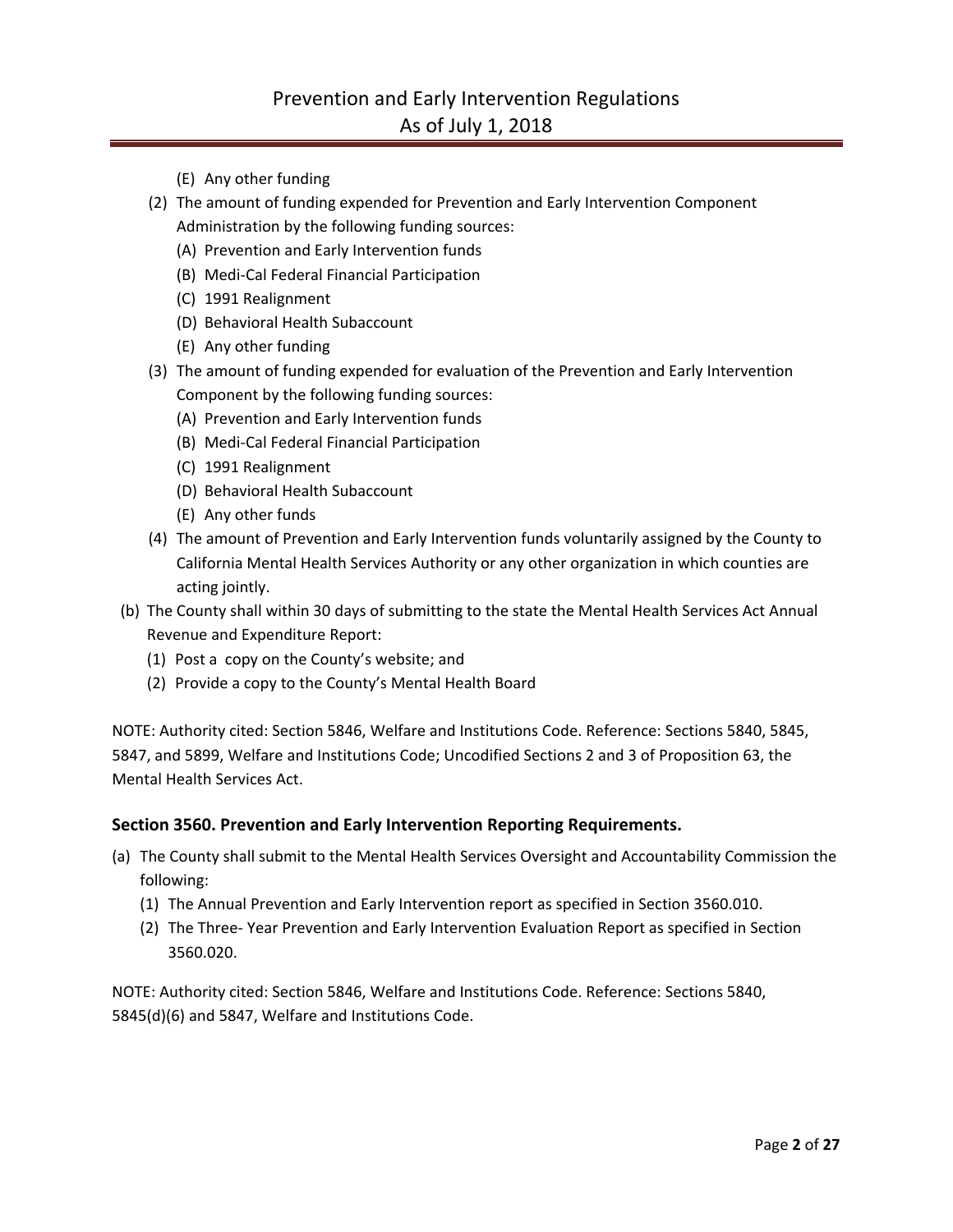## **Section 3560.010. Annual Prevention and Early Intervention Report.**

- (a) The requirements set forth in this section shall apply to the Annual Prevention and Early Intervention Report.
	- (1) The first Annual Prevention and Early Intervention Report is due to the Mental Health Services Oversight and Accountability Commission on or before December 30, 2017 as part of an Annual Update or Three-Year Program and Expenditure Plan. Each Annual Prevention and Early Intervention Report thereafter is due as part of an Annual Update or Three-Year Program and Expenditure Plan within 30 calendar days of Board of Supervisors approval but no later than June 30 of the same fiscal year whichever occurs first. The Annual Prevention and Early Intervention Report is not due in years in which a Three-Year Prevention and Early Intervention Evaluation Report is due.
	- (2) The Annual Prevention and Early Intervention Report shall report on the required data for the fiscal year prior to the due date. For example, the Report that is due no later than June 30, 2020 is to report the required data from fiscal year 2018-19 (i.e. July 1, 2018 through June 30, 2019).
	- (3) The County shall exclude from the Annual Prevention and Early Intervention Report personally identifiable information as defined by the Health Insurance Portability and Accountability Act of 1996 (HIPAA), the Health Information Technology for Economic and Clinical Health Act (HITECH) and their implementing privacy and security regulations, the California Information Practices Act, and any other applicable state or federal privacy laws.
		- (A) When the County has excluded information pursuant subdivision (3) above, the County shall submit to the Mental Health Services Oversight and Accountability Commission one of the following:
			- 1. A supplemental Annual Prevention and Early Intervention Report that contains all of the information including the information that was excluded pursuant to subdivision (3). This supplemental report shall be marked "confidential."
			- 2. A supplement to the Annual Prevention and Early Intervention Report that contains the information that was excluded pursuant to subdivision (3). This supplement to the report shall be marked "confidential."
- (b) The County shall report the following information annually as part of the Annual Update or Three-Year Program and Expenditure Plan. The report shall include the following information for the reporting period:
	- (1) For each Prevention Program and each Early Intervention Program list:
		- (A) The Program name.
		- (B) Unduplicated numbers of individuals served in the preceding fiscal year
			- 1. If a Program served both individuals at risk of a mental illness (Prevention) and individuals with early onset of a mental illness (Early Intervention), the County shall report numbers served separately for each category.
			- 2. If a Program served families the County shall report the number of individual family members served.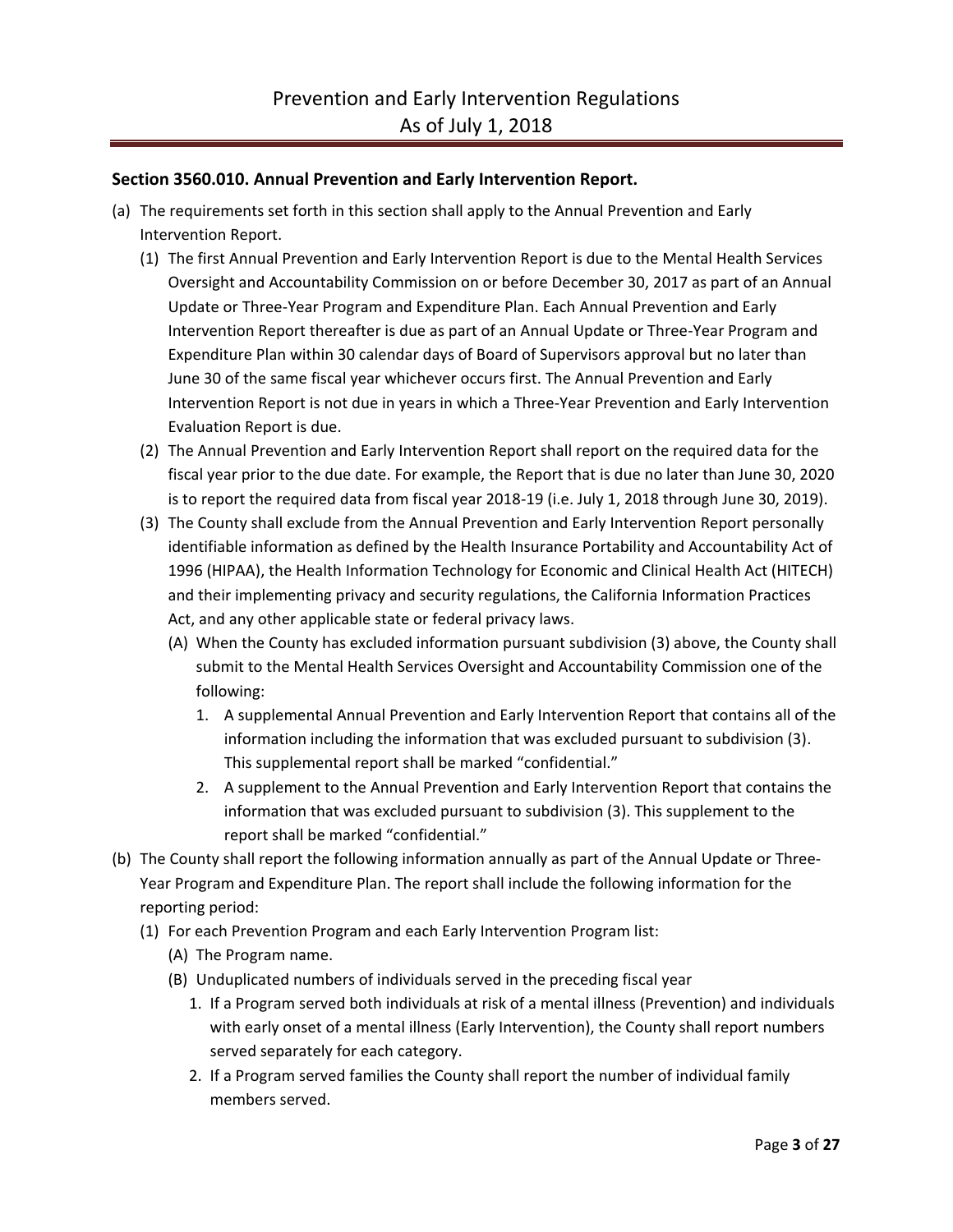- (2) For each Outreach for Increasing Recognition of Early Signs of Mental Illness Program or Strategy within a Program, the County shall report:
	- (A) The Program name
	- (B) The number of potential responders
	- (C) The setting(s) in which the potential responders were engaged
		- 1. Settings providing opportunities to identify early signs of mental illness include, but are not limited to, family resource centers, senior centers, schools, cultural organizations, churches, faith-based organizations, primary health care, recreation centers, libraries, public transit facilities, support groups, law enforcement departments, residences, shelters, and clinics.
	- (D) The type(s) of potential responders engaged in each setting (e.g. nurses, principals, parents)
- (3) For each Access and Linkage to Treatment Strategy or Program the County shall report:
	- (A) The Program name
	- (B) Number of individuals with serious mental illness referred to
		- 1. Treatment that is provided, funded administered, or overseen by county mental health programs, and the kind of treatment to which the individual was referred.
		- 2. Treatment that is not provided, funded, administered, or overseen by county mental health, and the kind of treatment to which the individual was referred.
	- (C) For referrals to treatment that are provided, funded, administered, or overseen by county mental health, the number of individuals who followed through on the referral and engaged in treatment, defined as the number of individuals who participated at least once in the Program to which they were referred.
	- (D) For referrals to treatment that are provided, funded, administered, or overseen by county mental health, the average duration of untreated mental illness as defined in Section 3750, subdivision (f)(3)(A) and standard deviation.
	- (E) For referrals to treatment that are provide, funded, administered, or overseen by county mental health, the average interval between the referral and participation in treatment, defined as participating at least once in the treatment to which referred, and standard deviation.
	- (F) "Referral" as used in this subdivision means the process by which an individual is given a recommendation in writing to one or more specific service providers for a higher level of care and treatment. Distributing a list of community resources to an individual does not constitute a referral under this subdivision.
- (4) For each Improve Timely Access to Services for Underserved Populations Strategy or Program the County shall report:
	- (A) The program name
	- (B) Identify the specific underserved populations for whom the County intended to increase timely access to services.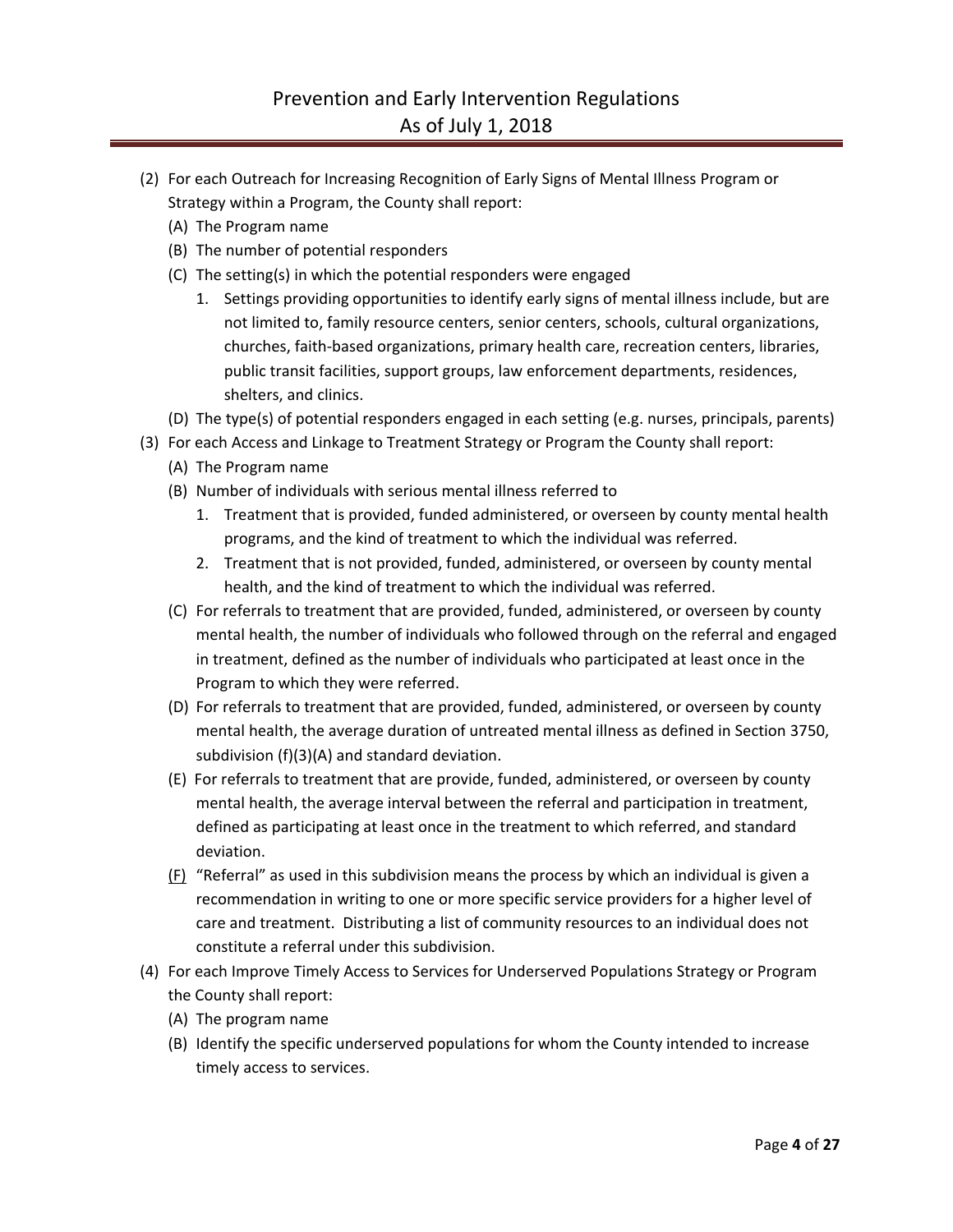- (C) Number of referrals of members of underserved populations to a Prevention Program, an Early Intervention Program and/or to treatment beyond early onset.
- (D) Number of individuals who followed through on the referral, defined as the number of individuals who participated at least once in the Program to which they were referred.
- (E) Average interval between referral and participation in services to which referred, defined as participating at least once in the service to which referred, and standard deviation.
- (F) Description of ways the County encouraged access to services and follow-through on referrals
- (G) "Referral" as used in this subdivision means the process by which a member of an underserved population is given a recommendation in writing to one or more specific service providers for a Prevention Program, an Early Intervention Program and/or a program providing treatment beyond early onset. Distributing a list of community resources to an individual does not constitute a referral under this subdivision.
- (5) For the information reported under subdivisions (1) through (4) of this section, disaggregate numbers served, number of potential responders engaged, and number of referrals for treatment and other services by:
	- (A) The following age groups:
		- 1. 0-15 (children/youth)
		- 2. 16-25 (transition age youth)
		- 3. 26-59 (adult)
		- 4. ages 60+ (older adults)
		- 5. Number of respondents who declined to answer the question
	- (B) Race by the following categories:
		- 1. American Indian or Alaska Native
		- 2. Asian
		- 3. Black or African American
		- 4. Native Hawaiian or other Pacific Islander
		- 5. White
		- 6. Other
		- 7. More than one race
		- 8. Number of respondents who declined to answer the question
	- (C) Ethnicity by the following categories:
		- 1. Hispanic or Latino as follows
			- a. Caribbean
			- b. Central American
			- c. Mexican/Mexican-American/Chicano
			- d. Puerto Rican
			- e. South American
			- f. Other
			- g. Number of respondents who declined to answer the question
		- 2. Non-Hispanic or Non-Latino as follows
			- a. African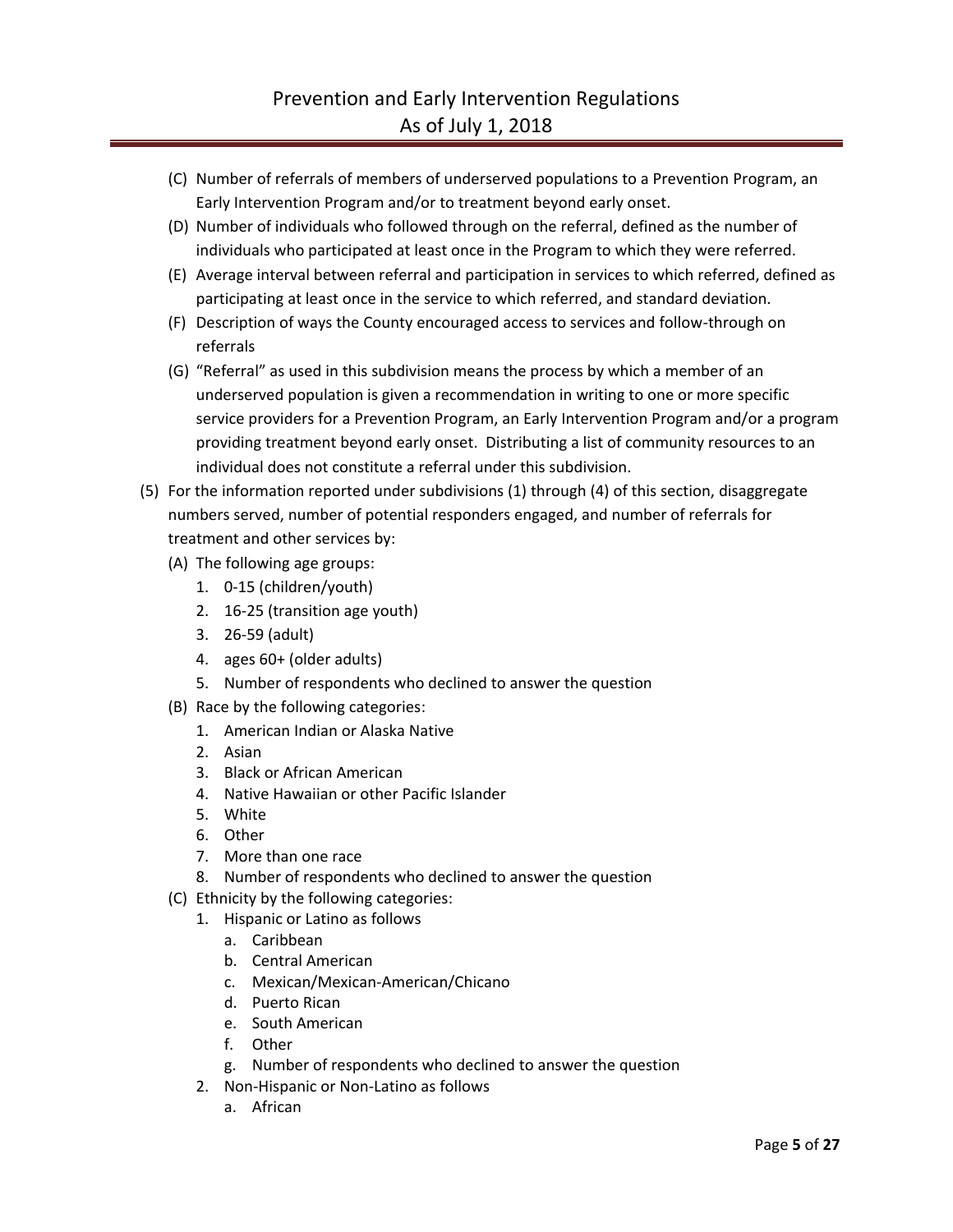# Prevention and Early Intervention Regulations As of July 1, 2018

- b. Asian Indian/South Asian
- c. Cambodian
- d. Chinese
- e. Eastern European
- f. European
- g. Filipino
- h. Japanese
- i. Korean
- j. Middle Eastern
- k. Vietnamese
- l. Other
- m. Number of respondents who declined to answer the question
- 3. More than one ethnicity
- 4. Number of respondents who declined to answer the question
- (D) Primary language used listed by threshold languages for the individual county
- (E) Sexual orientation,
	- 1. Gay or Lesbian
	- 2. Heterosexual or Straight
	- 3. Bisexual
	- 4. Questioning or unsure of sexual orientation
	- 5. Queer
	- 6. Another sexual orientation
	- 7. Number of respondents who declined to answer the question
- (F) Disability, defined as a physical or mental impairment or medical condition lasting at least six months that substantially limits a major life activity, which is not the result of a severe mental illness
	- 1. Yes, report the number that apply in each domain of disability(ies)
		- a. Communication domain separately by each of the following
			- (i) Difficulty seeing,
			- (ii) Difficulty hearing, or having speech understood
			- (iii) Other (specify)
		- b. Mental domain not including a mental illness (including but not limited to a learning disability, developmental disability, dementia)
		- c. Physical/mobility domain
		- d. Chronic health condition (including, but not limited to, chronic pain)
		- e. Other (specify)
	- 2. No
	- 3. Number of respondents who declined to answer the question
- (G) Veteran status,
	- 1. Yes
	- 2. No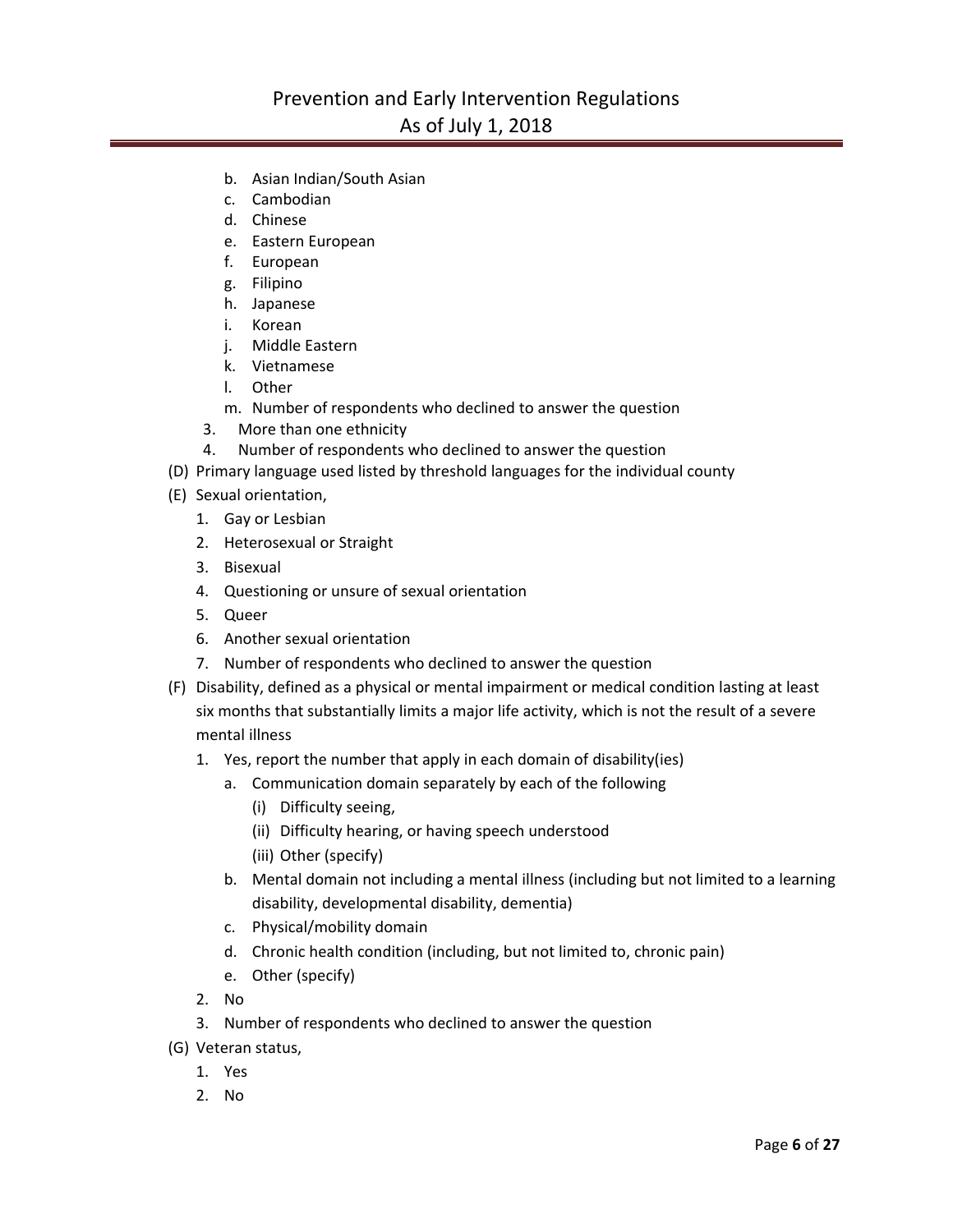- 3. Number of respondents who declined to answer the question
- (H) Gender
	- 1. Assigned sex at birth:
		- a. Male
		- b. Female
		- c. Number of respondents who declined to answer the question
	- 2. Current gender identity:
		- a. Male
		- b. Female
		- c. Transgender
		- d. Genderqueer
		- e. Questioning or unsure of gender identity
		- f. Another gender identity
		- g. Number of respondents who declined to answer the question
- (6) Any other data the County considers relevant, for example, data for additional demographic groups that are particularly prevalent in the County, at elevated risk of or with high rates of mental illness, unserved or underserved, and/or the focus of one or more Prevention and Early Intervention funded services.
- (7) For Stigma and Discrimination Reduction Programs and Suicide Prevention Programs, the County may report available numbers of individuals reached, including demographic breakdowns. An example would be the number of individuals who received training and education or who clicked on a web site.
- (8) For all programs and Strategies, the County may report implementation challenges, successes, lessons learned, and relevant examples.
- (c) For a program serving children or youth younger than 18 years of age, the demographic information required under subdivision (b)(5) of this section relating to children or youth younger than 18 years of age shall be collected and reported only to the extent permissible by California Education Code, Family Educational Rights and Privacy Act (FERPA), Health Insurance Portability and Accountability Act of 1996 (HIPAA), California Information Practices Act, and other applicable state and federal privacy laws.
- (d) Except for sexual orientation, current gender identity, and veteran status, a county shall collect the demographic information required under subdivision (b)(5) of this section from a minor younger than 12 years of age. Information that cannot be obtained directly from the minor may be obtained from the minor's parent, legal guardian, or other authorized source.
- (e) A County with a population under 100,000, according to the most recent projection by the California State Department of Finance, may report the demographic information required under subdivision (b)(5) of this section for the County's entire Prevention and Early Intervention Component instead of by each Program or Strategy.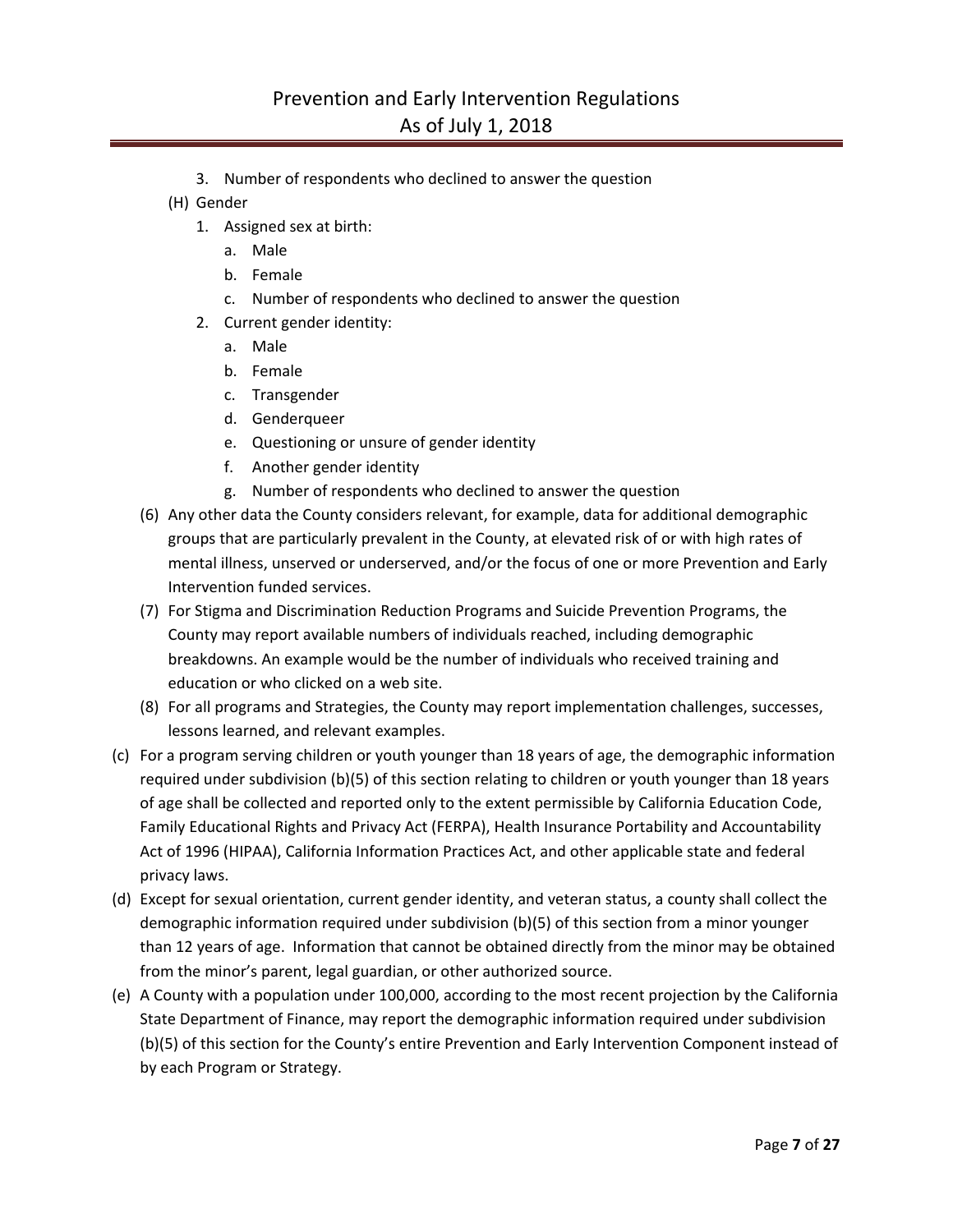NOTE: Authority cited: Section 5846, Welfare and Institutions Code. Reference: Sections 5840, 5845(d)(6), and 5847, Welfare and Institutions Code; Uncodified Sections 2 and 3 of Proposition 63, the Mental Health Services Act.

### **Section 3560.020. Three-Year Prevention and Early Intervention Evaluation Report.**

- (a) The County shall submit the Three-Year Prevention and Early Intervention Evaluation Report to the Mental Health Services Oversight and Accountability Commission every three years as part of a Three-Year Program and Expenditure Plan or Annual Update. The Three-Year Prevention and Early Intervention Evaluation Report answers questions about the impacts of Prevention and Early Intervention Component Programs on individuals with risk or early onset of serious mental illness and on the mental health and related systems.
	- (1) The first Three-Year Prevention and Early Intervention Evaluation Report is due to the Mental Health Services Oversight and Accountability Commission as part of a Three-Year Program and Expenditure Plan or Annual Update within 30 calendar days of Board of Supervisors approval but no later than June 30, 2019 whichever occurs first. The first Three-Year Prevention and Early Intervention Evaluation Report shall report the required evaluations from fiscal year 2017-2018 and from fiscal year 2016-2017 if available. Each subsequent Three-Year Prevention and Early Intervention Evaluation Report shall be due within 30 calendar days of Board of Supervisors approval but no later than June 30th every third year thereafter whichever occurs first, as part of a Three-Year Program and Expenditure Plan or Annual Update and shall report on the evaluation(s) for the three prior fiscal years.
	- (2) The County shall exclude from the Three-Year Prevention and Early Intervention Evaluation Report personally identifiable information as defined by the Health Insurance Portability and Accountability Act of 1996 (HIPAA), the Health Information Technology for Economic and Clinical Health Act (HITECH) and their implementing privacy and security regulations, the California Information Practices Act, and any other applicable state or federal privacy laws.
		- (A) When the County has excluded information pursuant subdivision (2) above, the County shall submit to the Mental Health Services Oversight and Accountability Commission one of the following:
			- 1. A supplemental Three-Year Prevention and Early Intervention Evaluation Report that contains all of the information including the information that was excluded pursuant to subdivision (2). This supplemental report shall be marked "confidential."
			- 2. A supplement to the Three-Year Prevention and Early Intervention Evaluation Report that contains the information that was excluded pursuant to subdivision (2). This supplement to the report shall be marked "confidential."
- (b) The Three-Year Prevention and Early Intervention Evaluation Report shall describe the evaluation of each Prevention and Early Intervention Component Program and two Strategies: Access and Linkage to Treatment and Improving Timely Access to Services for Underserved Populations. The Report shall include the following: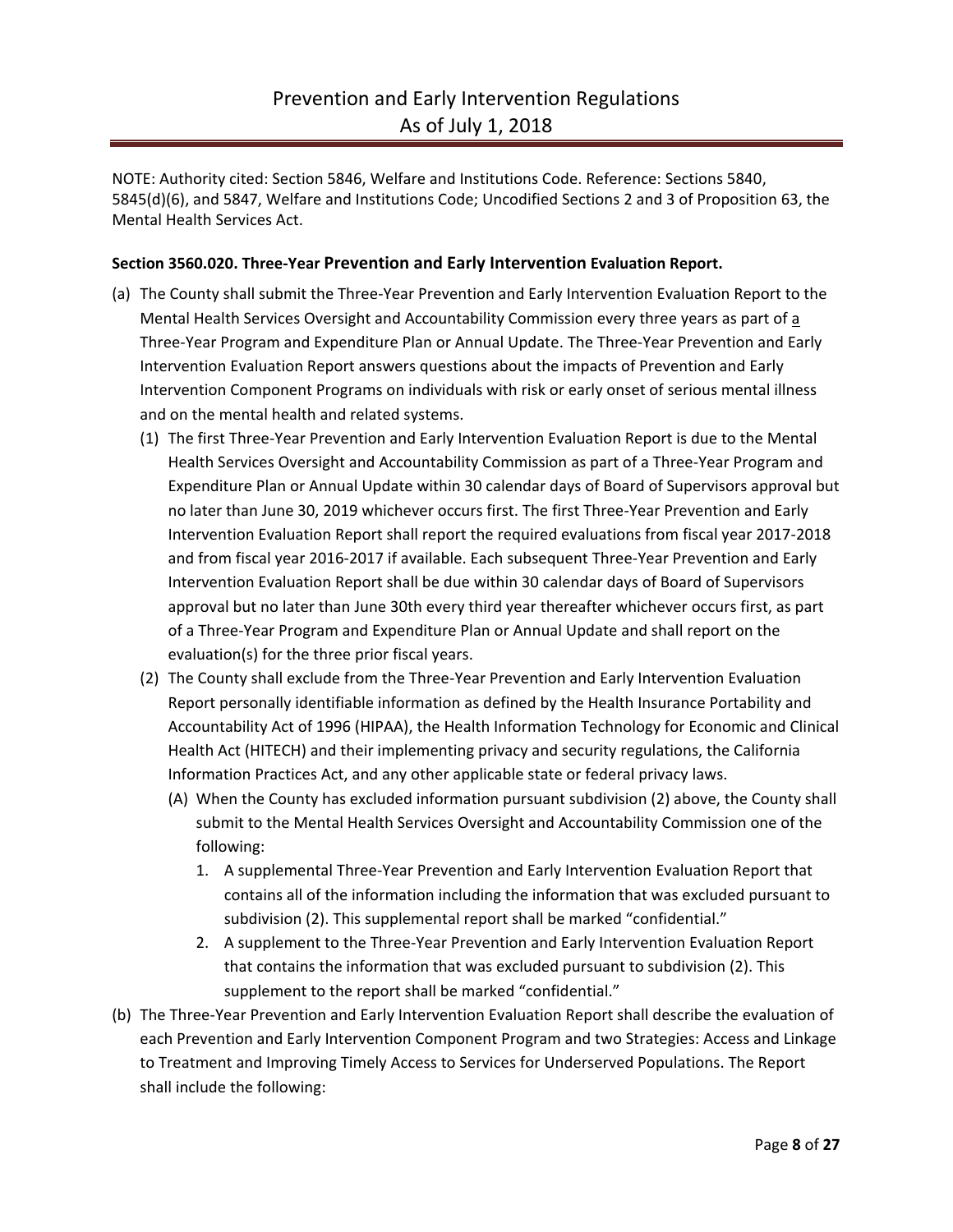- (1) The name of each Program for which the county is reporting
- (2) The outcomes and indicators selected for each Prevention, Early Intervention, Stigma and Discrimination Reduction, or Suicide Prevention Program
- (3) The approaches used to select the outcomes and indicators, collect data, and determine results for the evaluation of each Program and the Access and Linkage to Treatment and Improving Timely Access to Services for Underserved Populations Strategies
- (4) How often the data were collected for the evaluation of each Program and for the Access and Linkage to Treatment and Improving Timely Access to Services for Underserved Populations Strategies
- (c) The Three-Year Prevention and Early Intervention Evaluation Report shall provide results and analysis of results for all required evaluations set forth in Section 3750 for the three fiscal years prior to the due date.
- (d) The County may also include in the Three-Year Prevention and Early Intervention Evaluation Report any additional evaluation data on selected outcomes and indicators, including evaluation results related to the impact of Prevention and Early Intervention Component Programs on mental health and related systems.
- (e) The County shall include the same information for the previous fiscal year that otherwise would be reported in the Annual Prevention and Early Intervention Report in response to requirements specified in 3560.010(b).
- (f) The County may report any other available evaluation results in the County's Annual Updates.

NOTE: Authority cited: Section 5846, Welfare and Institutions Code. Reference: Sections 5840, 5845(d)(6), and 5847, Welfare and Institutions Code; Uncodified Sections 2 and 3 of Proposition 63, the Mental Health Services Act.

### **Article 7. Prevention and Early Intervention**

### **Section 3700. Rule of General Application.**

(a) The use of Prevention and Early Intervention funds shall be governed by the provisions specified in this Article and Articles 1 through 5, unless otherwise specified.

### **Section 3701. Definitions.**

- (a) "Prevention and Early Intervention regulations" means sections 3200.245 and 3200.246 of Article 2, sections 3510.010, 3560, 3560.010, and 3560.020 of Article 5, and Article 7.
- (b) "Program" as used in the Prevention and Early Intervention regulations means a stand-alone organized and planned work, action or approach that evidence indicates is likely to bring about positive mental health outcomes either for individuals and families with or at risk of serious mental illness or for the mental health system.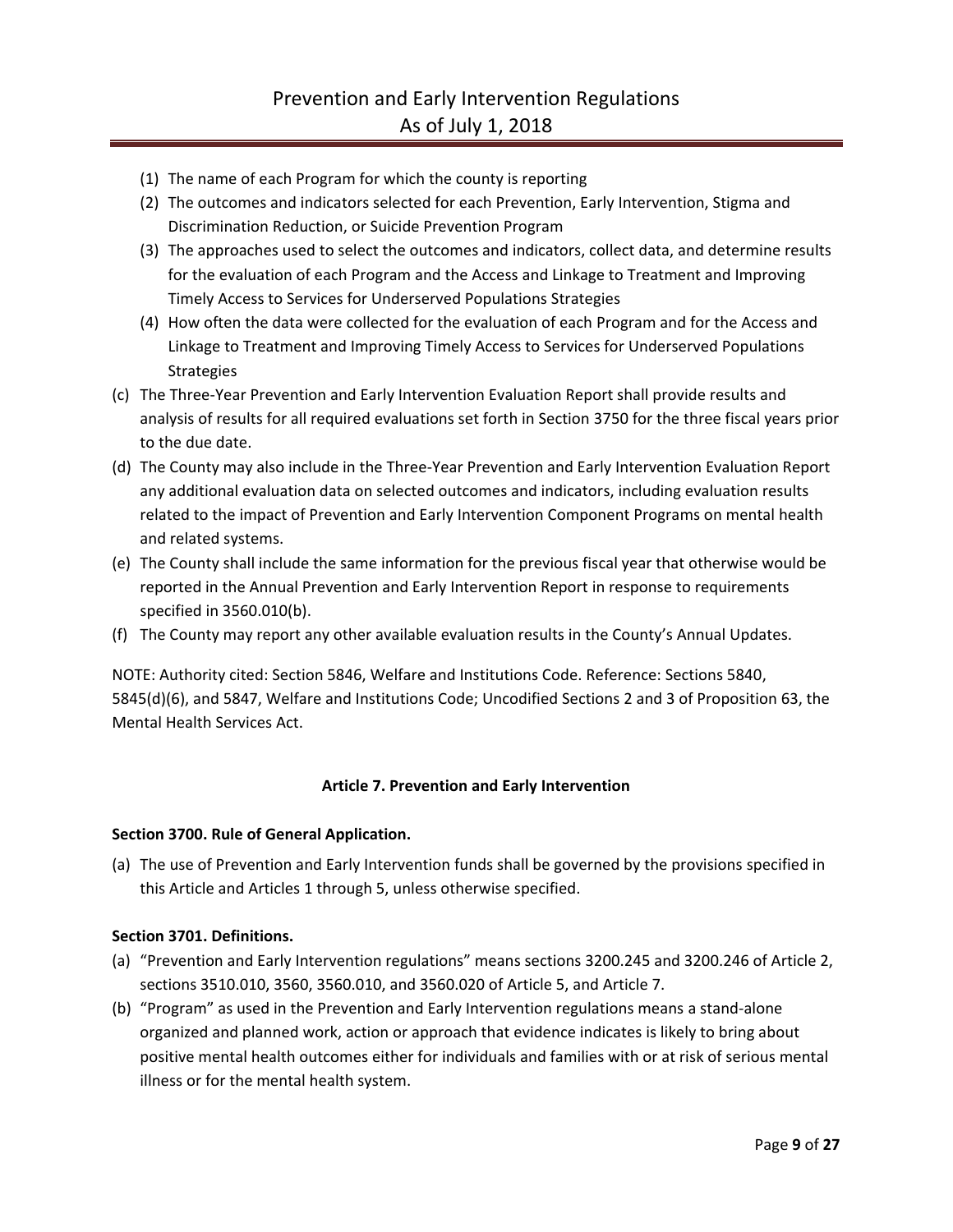- (c) "Strategy" as used in the Prevention and Early Intervention regulations means a planned and specified method within a Program intended to achieve a defined goal.
- (d) "Mental illness" and "mental disorder" as used in the Prevention and Early Intervention regulations means, a syndrome characterized by clinically significant disturbance in an individual's cognition, emotion regulation, or behavior that reflects a dysfunction in the psychological or biological processes underlying mental functioning. Mental illness is usually associated with significant distress or disability in social, occupational, or other important activities. An expected or culturally approved response to a common stressor or loss, such as the death of a loved one, is not a mental illness. Socially variant behavior (e.g. political, religious, or sexual) and conflicts that are primarily between the individual and society are not mental illness unless the variance or conflict results from a dysfunction in the individual, as described above.
- (e) "Serious mental illness," "serious mental disorder" and "severe mental illness" as used in the Prevention and Early Intervention regulations means, a mental illness that is severe in degree and persistent in duration, which may cause behavioral functioning which interferes substantially with the primary activities of daily living, and which may result in an inability to maintain stable adjustment and independent functioning without treatment, support, and rehabilitation for a long or indefinite period of time. These mental illnesses include, but are not limited to, schizophrenia, bipolar disorder, post-traumatic stress disorder, as well as major affective disorders or other severely disabling mental disorders.
- (f) The definition in subdivision (d) is applicable to serious emotional disturbance for individuals under the age of 18, other than a primary substance use disorder or developmental disorder, which results in behavior inappropriate to the individual's age according to expected developmental norms.

NOTE: Authority cited: Section 5846, Welfare and Institutions Code. Reference: Sections 5600.3, 5840, Welfare and Institutions Code.

### **Section 3705. Prevention and Early Intervention Component General Requirements.**

- (a) The County shall include in its Prevention and Early Intervention Component:
	- (1) At least one Early Intervention Program as defined in Section 3710.
	- (2) At least one Outreach for Increasing Recognition of Early Signs of Mental Illness Program as defined in Section 3715.
	- (3) At least one Prevention Program as defined in Section 3720
		- (A) Small counties may opt out of the requirement to have at least one Prevention Program if:
			- 1. The Small County obtains a resolution from the Board of Supervisors that the County cannot meet this requirement.
		- (B) A Small County that opts out of the requirement in (a)(3) above shall include in its Threeyear Program and Expenditure Plan and/or Annual Update documentation describing the rationale for the County's decision and how the County ensured meaningful stakeholder involvement in the decision to opt out.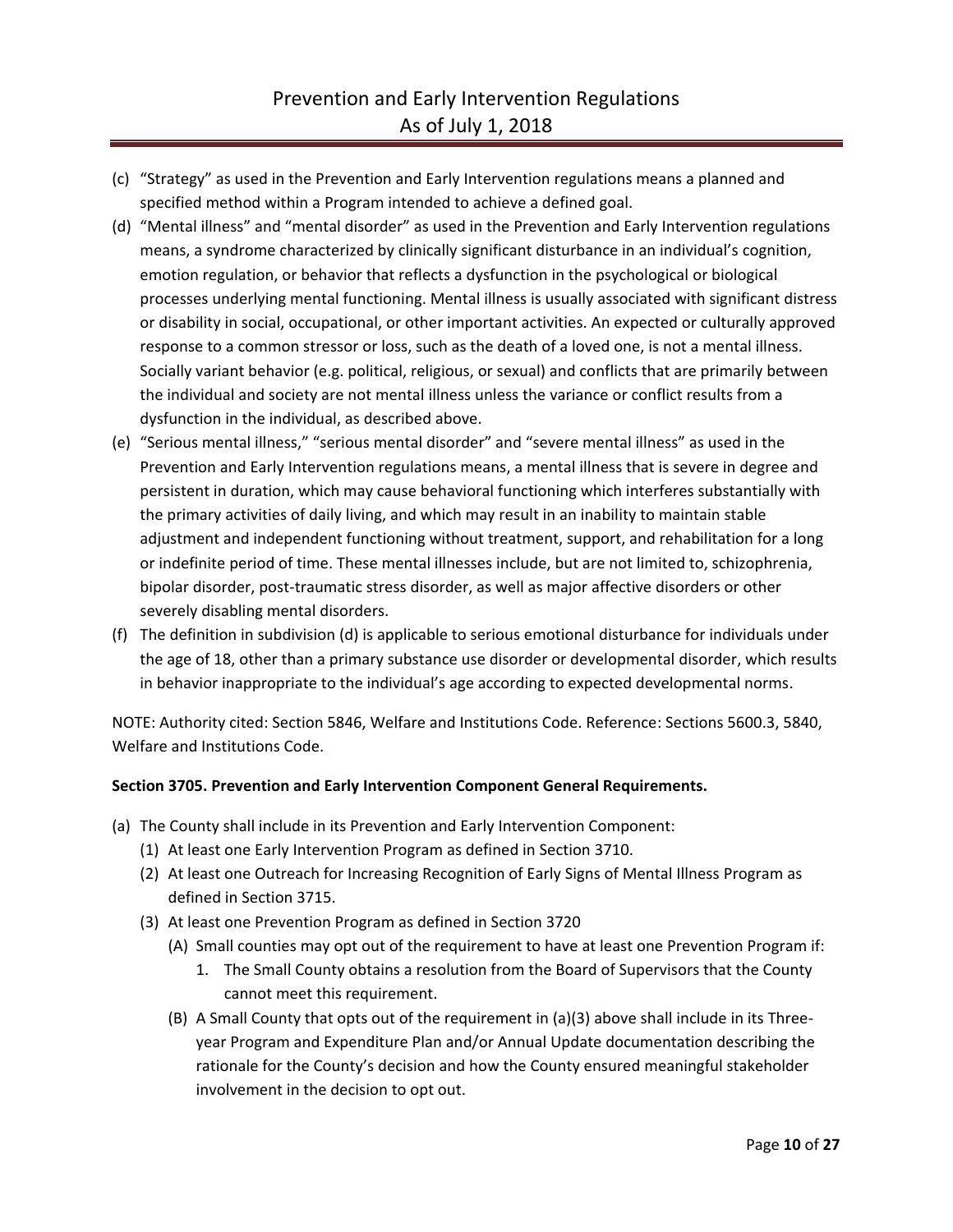- (4) At least one Access and Linkage to Treatment Program as defined in Section 3726
	- (A) A County with a population under 100,000, according to the most recent projection by the California State Department of Finance, may opt out of the requirement to have at least one Access and Linkage to Treatment Program if:
		- 1. The County obtains a resolution from the Board of Supervisors that the County cannot meet this requirement.
	- (B) A County that opts out of the requirement in (a)(4) above shall include in its Three-year Program and Expenditure Plan and/or Annual Update documentation describing the rationale for the County's decision and how the County ensured meaningful stakeholder involvement in the decision to opt out.
- (5) At least one Stigma and Discrimination Reduction Program as defined in Section 3725
- (6) The Strategies defined in Section 3735.
- (b) The County may include in its Prevention and Early Intervention Component:
	- (1) One or more Suicide Prevention Programs as defined in Section 3730.
- (c) A County with a population under 100,000, according to the most recent projection by the California State Department of Finance, may satisfy the requirements in subdivisions (a)(1) through (a)(5) of this Section by combining and/or integrating the Early Intervention Program, the Outreach for Increasing Recognition of Early Signs of Mental Illness Program, the Prevention Program, the Access and Linkage to Treatment Program, and the Stigma and Discrimination Reduction Program.
	- (1) A county that utilizes this provision shall not also opt-out of the requirement to have at least one Prevention Program under subdivision (a)(3) or of the requirement to have at least one Access and Linkage to Treatment Program under subdivision (a)(4).

NOTE: Authority cited: Section 5846, Welfare and Institutions Code. Reference: Section 5840, Welfare and Institutions Code.

### **Section 3706. General Requirements for Services.**

- (a) The County shall serve all ages in one or more Programs of the Prevention and Early Intervention Component.
- (b) At least 51 percent of the Prevention and Early Intervention Fund shall be used to serve individuals who are 25 years old or younger.
- (c) Programs that serve parents, caregivers, or family members with the goal of addressing MHSA outcomes for children or youth at risk of or with early onset of a mental illness can be counted as meeting the requirements in (a) and (b) above.
- (d) A Small County may opt out of the requirements in (a) and/or (b) above if:
	- (1) The Small County obtains a declaration from the Board of Supervisors that the County cannot meet the requirements because of specified local conditions.
- (e) A Small County that opts out of the requirements in (a) and/or (b) shall include in its Three-year Program and Expenditure Plan and/or Annual Update documentation describing the rationale for the County's decision and how the County ensured meaningful stakeholder involvement in the decision to opt out.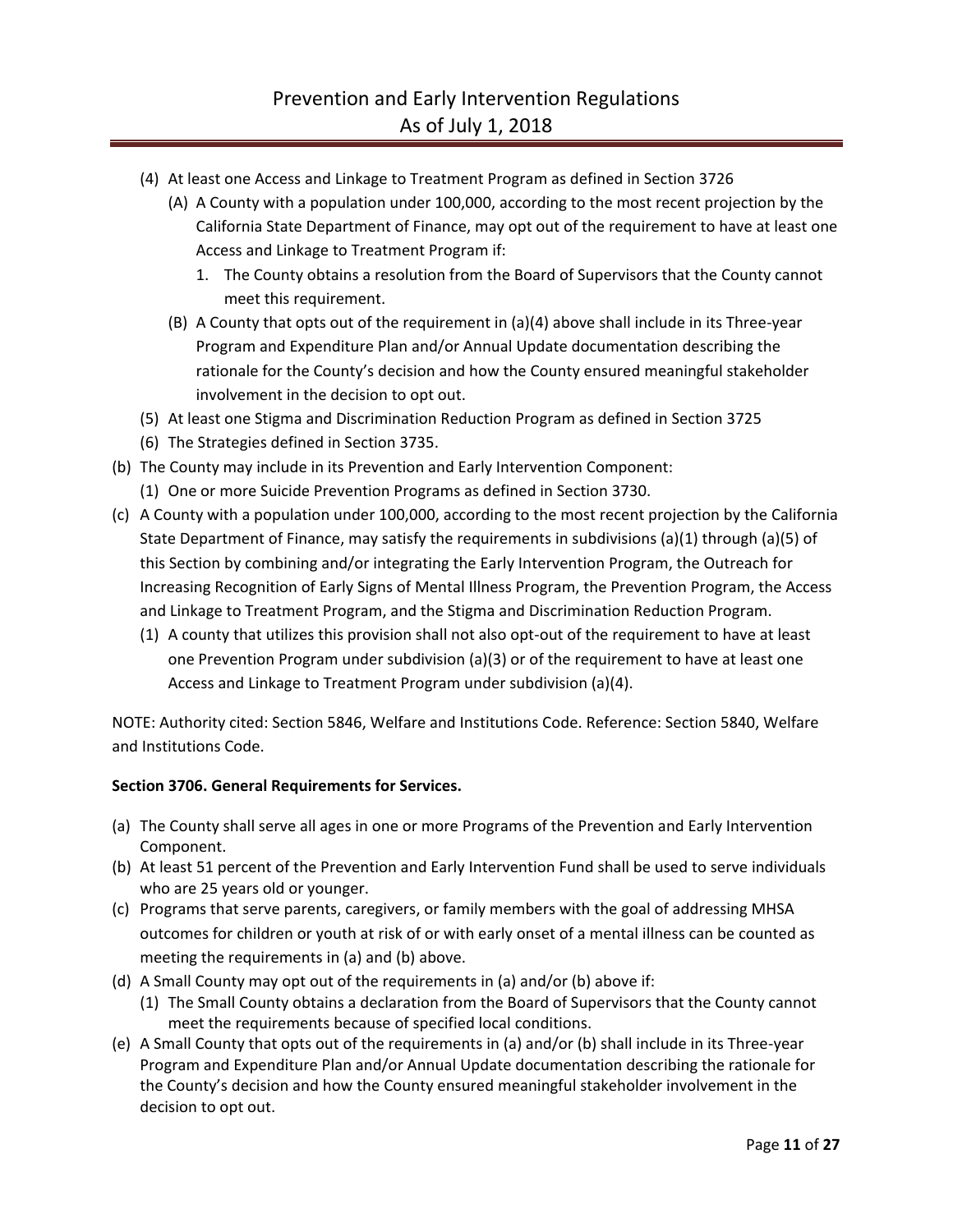NOTE: Authority cited: Section 5846, Welfare and Institutions Code. Reference: Sections 5840, 5847, and 5848, Welfare and Institutions Code; Uncodified Sections 2 and 3 of Proposition 63, the Mental Health Services Act.

## **Section 3710. Early Intervention Program.**

- (a) The County shall offer at least one Early Intervention Program as defined in this section.
- (b) "Early Intervention Program" means treatment and other services and interventions, including relapse prevention, to address and promote recovery and related functional outcomes for a mental illness early in its emergence, including the applicable negative outcomes listed in Welfare and Institutions Code Section 5840, subdivision (d) that may result from untreated mental illness.
- (c) Early Intervention Program services shall not exceed eighteen months, unless the individual receiving the service is identified as experiencing first onset of a serious mental illness or emotional disturbance with psychotic features, in which case early intervention services shall not exceed four years.
	- (1) For purpose of this section, "serious mental illness or emotional disturbance with psychotic features" means, schizophrenia spectrum and other psychotic disorders including schizophrenia, other psychotic disorders, disorders with psychotic features, and schizotypal (personality) disorder). These disorders include abnormalities in one or more of the following five domains: delusions, hallucinations, disorganized thinking (speech), grossly disorganized or abnormal motor behavior (including catatonia), and negative symptoms.
- (d) Early Intervention Program services may include services to parents, caregivers, and other family members of the person with early onset of a mental illness, as applicable.
- (e) The County may combine an Early Intervention Program with a Prevention Program, as long as the requirements in Section 3710 and Section 3720 are met
- (f) The County shall include all of the Strategies in each Early Intervention Program as referenced in Section 3735

NOTE: Authority cited: Section 5846, Welfare and Institutions Code. Reference: Section 5840, Welfare and Institutions Code.

### **Section 3715. Outreach for Increasing Recognition of Early Signs of Mental Illness.**

- (a) The County shall offer at least one Outreach for Increasing Recognition of Early Signs of Mental Illness Program as defined in this section.
- (b) "Outreach" is a process of engaging, encouraging, educating, and/or training, and learning from potential responders about ways to recognize and respond effectively to early signs of potentially severe and disabling mental illness.
- (c) "Potential responders" include, but are not limited to, families, employers, primary health care providers, visiting nurses, school personnel, community service providers, peer providers, cultural brokers, law enforcement personnel, emergency medical service providers, people who provide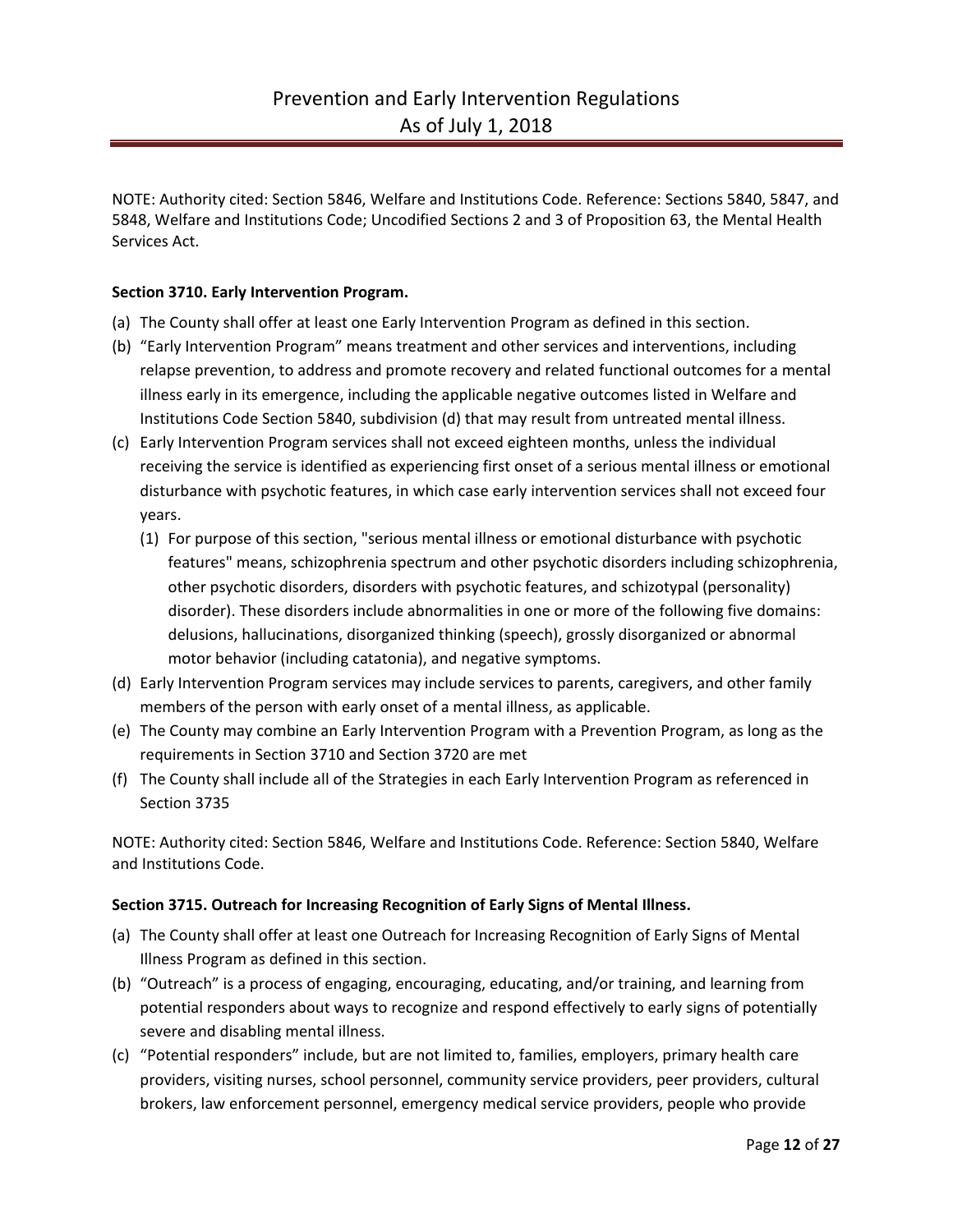services to individuals who are homeless, family law practitioners such as mediators, child protective services, leaders of faith-based organizations, and others in a position to identify early signs of potentially severe and disabling mental illness, provide support, and/or refer individuals who need treatment or other mental health services.

- (d) Outreach for Increasing Recognition of Early Signs of Mental Illness may include reaching out to individuals with signs and symptoms of a mental illness, so they can recognize and respond to their own symptoms.
- (e) In addition to offering the required Outreach for Increasing Recognition of Early Signs of Mental Illness Program, the County may also offer Outreach for Increasing Recognition of Early Signs of Mental Illness as a Strategy within a Prevention Program, a Strategy within an Early Intervention Program, a Strategy within another Program funded by Prevention and Early Intervention funds, or a combination thereof.
- (f) An Outreach for Increasing Recognition of Early Signs of Mental Illness Program may be provided through other Mental Health Services Act components as long as it meets all of the requirements in this section.
- (g) The County shall include all of the Strategies in each Outreach for Increasing Recognition of Early Signs of Mental Illness Program as referenced in Section 3735.

NOTE: Authority cited: Section 5846, Welfare and Institutions Code. Reference: Section 5840, Welfare and Institutions Code.

### **Section 3720. Prevention Program.**

- (a) The County shall offer at least one Prevention Program as defined in this section.
- (b) "Prevention Program" means a set of related activities to reduce risk factors for developing a potentially serious mental illness and to build protective factors. The goal of this Program is to bring about mental health including reduction of the applicable negative outcomes listed in Welfare and Institutions Code Section 5840, subdivision (d) as a result of untreated mental illness for individuals and members of groups or populations whose risk of developing a serious mental illness is greater than average and, as applicable, their parents, caregivers, and other family members.
- (c) "Risk factors for mental illness" means conditions or experiences that are associated with a greater than average risk of developing a potentially serious mental illness. Risk factors include, but are not limited to, biological including family history and neurological, behavioral, social/economic, and environmental.
	- (1) Examples of risk factors include, but are not limited to, a serious chronic medical condition, adverse childhood experiences, experience of severe trauma, ongoing stress, exposure to drugs or toxins including in the womb, poverty, family conflict or domestic violence, experiences of racism and social inequality, prolonged isolation, traumatic loss (e.g. complicated, multiple, prolonged, severe), having a previous mental illness, a previous suicide attempt, or having a family member with a serious mental illness.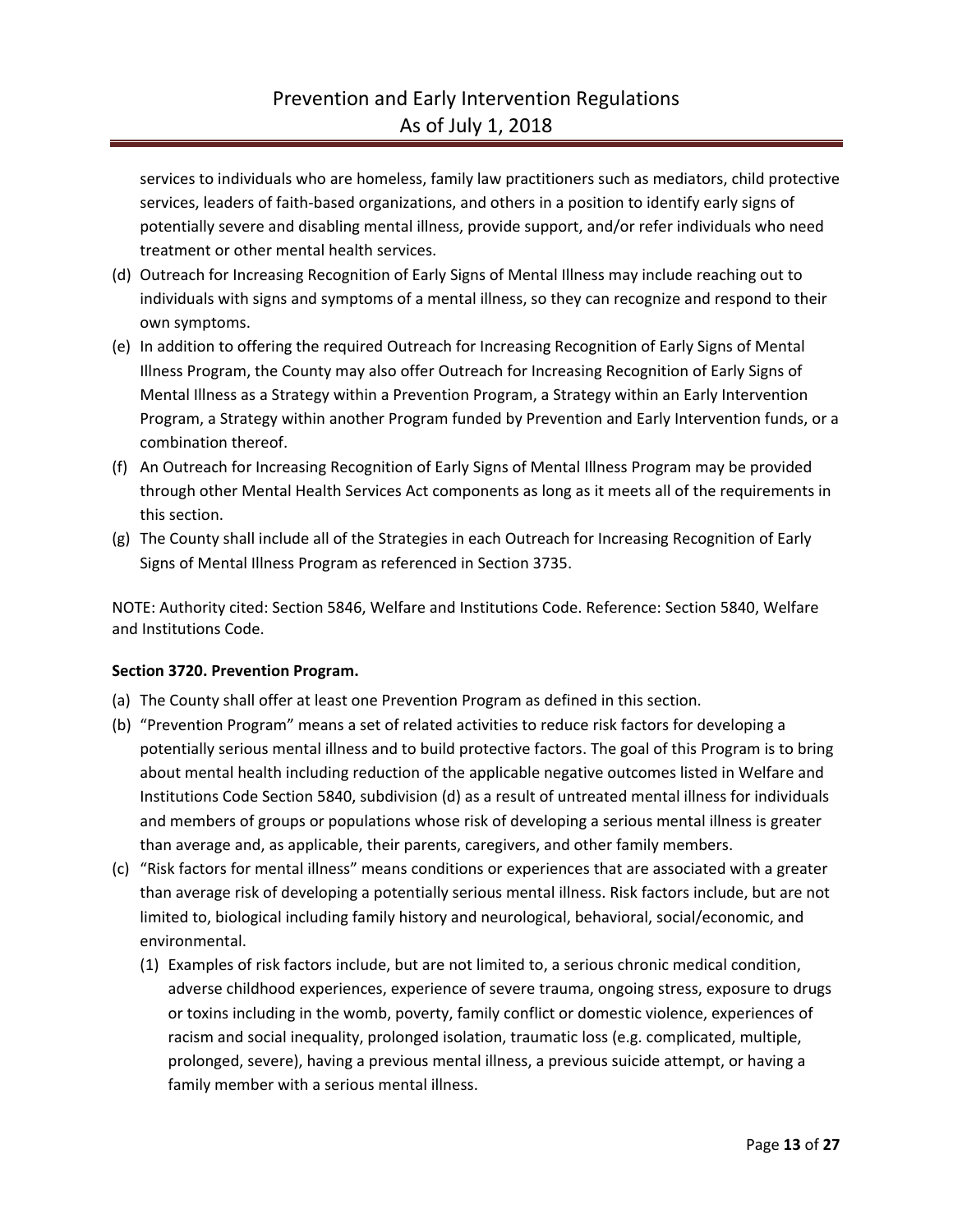- (d) Prevention Program services may include relapse prevention for individuals in recovery from a serious mental illness.
- (e) Prevention Programs may include universal prevention if there is evidence to suggest that the universal prevention is an effective method for individuals and members of groups or populations whose risk of developing a serious mental illness is greater than average.
- (f) The County may combine an Early Intervention Program with a Prevention Program, as long as the requirements in Section 3710 and Section 3720 are met.
- (g) The County shall include all of the Strategies in each Prevention Program as referenced in Section 3735.

NOTE: Authority cited: Section 5846, Welfare and Institutions Code. Reference: Section 5840, Welfare and Institutions Code.

### **Section 3725. Stigma and Discrimination Reduction Program.**

- (a) The County shall offer at least one Stigma and Discrimination Reduction Program as defined in this section.
- (b) "Stigma and Discrimination Reduction Program" means the County's direct activities to reduce negative feelings, attitudes, beliefs, perceptions, stereotypes and/or discrimination related to being diagnosed with a mental illness, having a mental illness, or to seeking mental health services and to increase acceptance, dignity, inclusion, and equity for individuals with mental illness, and members of their families.
	- (1) Examples of Stigma and Discrimination Reduction Programs include, but are not limited to, social marketing campaigns, speakers' bureaus and other direct-contact approaches, targeted education and training, anti-stigma advocacy, web-based campaigns, efforts to combat multiple stigmas that have been shown to discourage individuals from seeking mental health services, and efforts to encourage self-acceptance for individuals with a mental illness.
	- (2) Stigma and Discrimination Reduction Programs shall include approaches that are culturally congruent with the values of the populations for whom changes in attitudes, knowledge, and behavior are intended.
- (c) The County shall include all of the Strategies in each Stigma and Discrimination Reduction Program as referenced in Section 3735.

NOTE: Authority cited: Section 5846, Welfare and Institutions Code. Reference: Section 5840, Welfare and Institutions Code.

### **Section 3726. Access and Linkage to Treatment Program.**

- (a) The County shall offer at least one Access and Linkage to Treatment Program as defined in this section.
- (b) "Access and Linkage to Treatment Program" means a set of related activities to connect children with severe mental illness, as defined in Welfare and Institutions Code Section 5600.3, and adults and seniors with severe mental illness, as defined in Welfare and Institutions Code Section 5600.3,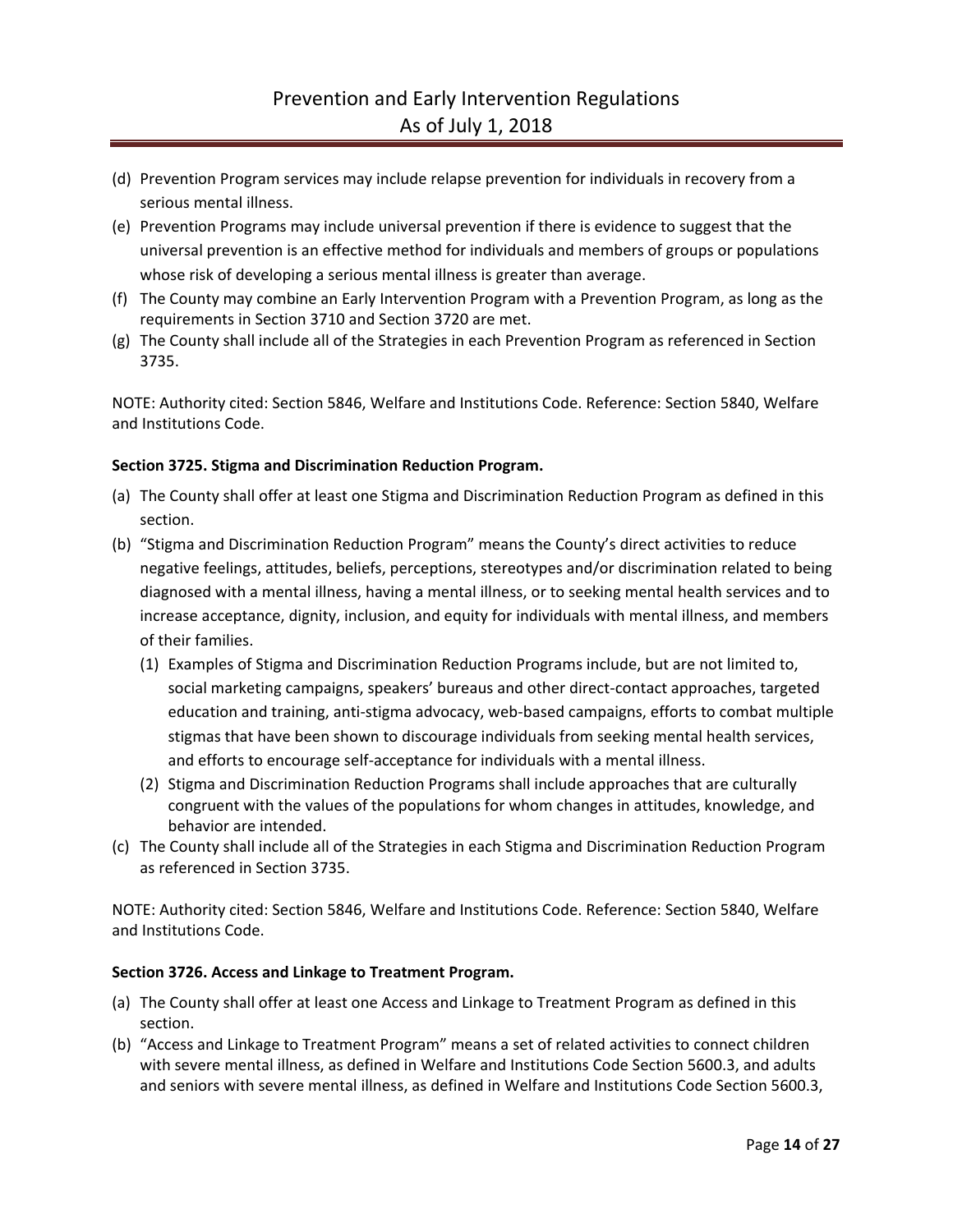as early in the onset of these conditions as practicable, to medically necessary care and treatment, including, but not limited to, care provided by county mental health programs.

- (1) Examples of Access and Linkage to Treatment Programs, include but are not limited to, Programs with a primary focus on screening, assessment, referral, telephone help lines, and mobile response.
- (c) In addition to offering the required Access and Linkage to Treatment Program, the County is also required to offer Access and Linkage to Treatment as a Strategy within all Prevention and Early Intervention Programs.
- (d) The County shall include all of the Strategies in each Access and Linkage to Treatment Program as referenced in Section 3735.
- (e) An Access and Linkage to Treatment Program may be provided through other Mental Health Services Act components as long as it meets all of the requirements in this section.

NOTE: Authority cited: Section 5846, Welfare and Institutions Code. Reference: Sections 5600.3 and 5840, Welfare and Institutions Code.

### **Section 3730. Suicide Prevention Programs.**

- (a) The County may offer one or more Suicide Prevention Programs as defined in this section.
- (b) Suicide Prevention Programs means organized activities that the County undertakes to prevent suicide as a consequence of mental illness. This category of Programs does not focus on or have intended outcomes for specific individuals at risk of or with serious mental illness.
	- (1) Suicide prevention activities that aim to reduce suicidality for specific individuals at risk of or with early onset of a potentially serious mental illness can be a focus of a Prevention Program pursuant to Section 3720 or a focus of an Early Intervention Program pursuant to Section 3710.
- (d) Suicide Prevention Programs pursuant to this section include, but are not limited to, public and targeted information campaigns, suicide prevention networks, capacity building programs, culturally specific approaches, survivor-informed models, screening programs, suicide prevention hotlines or web-based suicide prevention resources, and training and education.
- (e) The County shall include all of the Strategies in each Suicide Prevention Program as referenced in Section 3735.

NOTE: Authority cited: Section 5846, Welfare and Institutions Code. Reference: Section 5840, Welfare and Institutions Code.

### **Section 3735. Prevention and Early Intervention Strategies.**

- (a) The County shall include all of the following Strategies as part of each Program listed in Sections 3710 through 3730 of Article 7:
	- (1) Be designed and implemented to help create Access and Linkage to Treatment.
		- (A) "Access and Linkage to Treatment" means connecting children with severe mental illness, as defined in Welfare and Institutions Code Section 5600.3, and adults and seniors with severe mental illness, as defined in Welfare and Institutions Code Section 5600.3, as early in the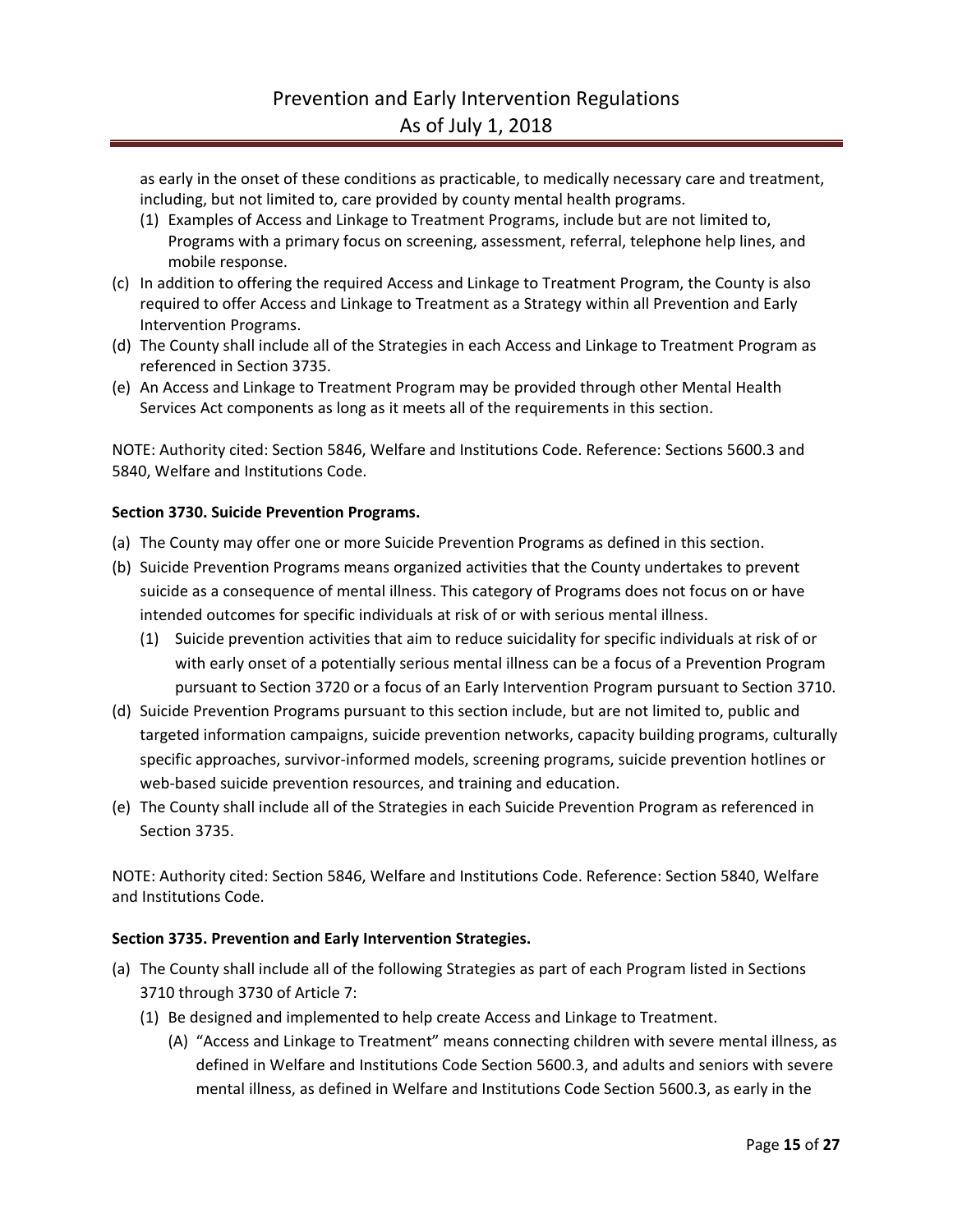onset of these conditions as practicable, to medically necessary care and treatment, including but not limited to care provided by county mental health programs.

- (2) Be designed, implemented, and promoted in ways that Improve Timely Access to Mental Health Services for Individuals and/or Families from Underserved Populations.
	- (A) "Improving Timely Access to Services for Underserved Populations" means to increase the extent to which an individual or family from an underserved population as defined in Title 9 California Code of Regulations Section 3200.300 who needs mental health services because of risk or presence of a mental illness receives appropriate services as early in the onset as practicable, through program features such as accessibility, cultural and language appropriateness, transportation, family focus, hours available, and cost of services.
	- (B) Services shall be provide in convenient, accessible, acceptable, culturally appropriate settings such as primary healthcare, schools, family resource centers, community-based organizations, places of worship, shelters, and public settings unless a mental health setting enhances access to quality services and outcomes for underserved populations.
	- (C) In addition to offering the required Improve Timely Access to Services for Underserved Populations Strategy, the County may also offer Improve Timely Access to Services for Underserved Populations as a Program.
- (3) Be designed, implemented, and promoted using Strategies that are Non-Stigmatizing and Non-Discriminatory
	- (A) "Strategies that are Non-Stigmatizing and Non-Discriminatory" means promoting, designing, and implementing Programs in ways that reduce and circumvent stigma, including selfstigma, and discrimination related to being diagnosed with a mental illness, having a mental illness or seeking mental health services, and making services accessible, welcoming, and positive.
	- (B) Non-Stigmatizing and Non-Discriminatory approaches include, but are not limited to, using positive, factual messages and approaches with a focus on recovery, wellness, and resilience; use of culturally appropriate language, practices, and concepts; efforts to acknowledge and combat multiple social stigmas that affect attitudes about mental illness and/or about seeking mental health services, including but not limited to race and sexual orientation; co-locating mental health services with other life resources; promoting positive attitudes and understanding of recovery among mental health providers; inclusion and welcoming of family members; and employment of peers in a range of roles.

NOTE: Authority cited: Section 5846, Welfare and Institutions Code. Reference: Section 5840, Welfare and Institutions Code.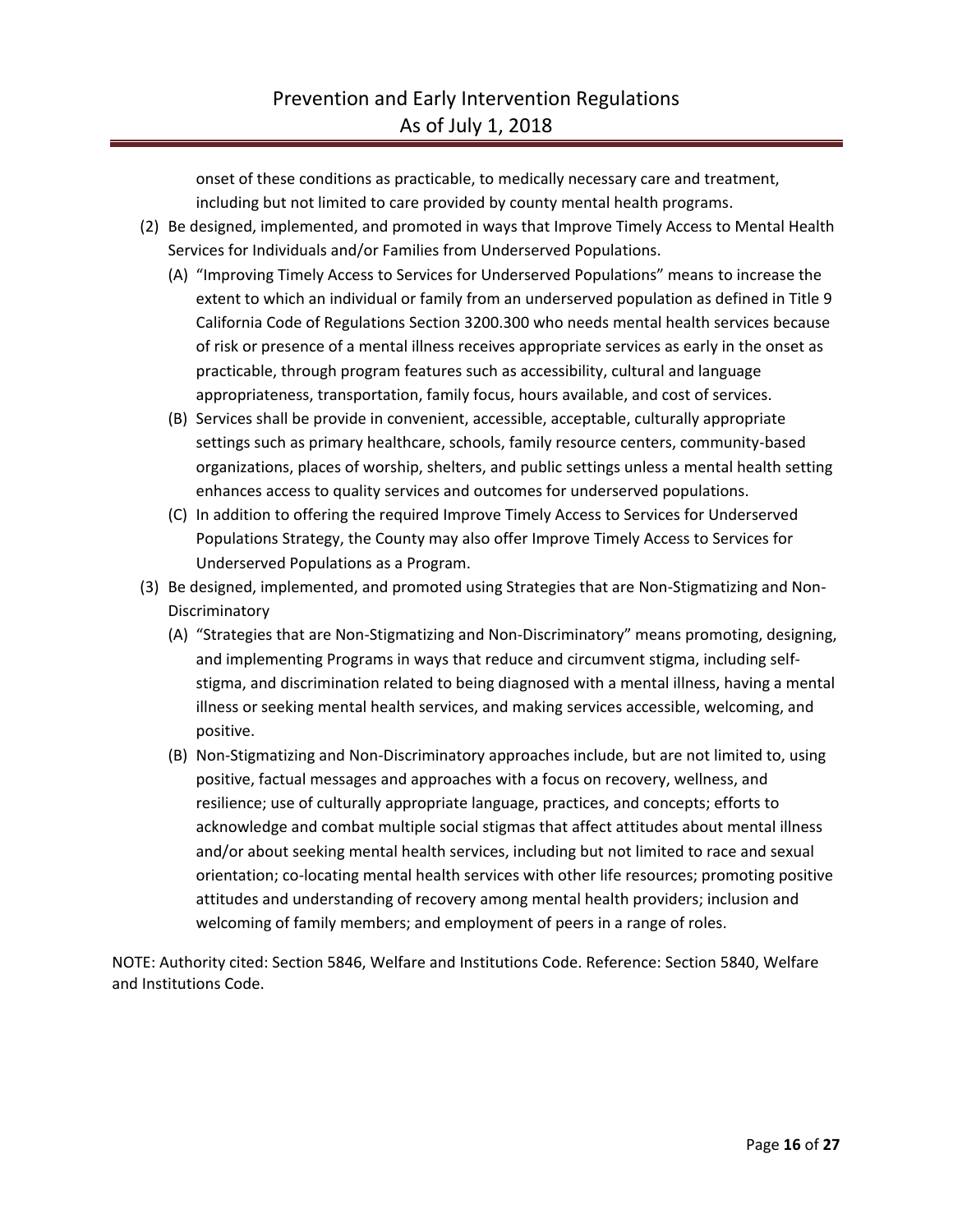### **Section 3740. Effective Methods.**

- (a) For each Program and each Strategy in Article 7, the County shall use effective methods likely to bring about intended outcomes, based on one of the following standards, or a combination of the following standards:
	- (1) Evidence-based practice standard: Evidence-based practice means activities for which there is scientific evidence consistently showing improved mental health outcomes for the intended population, including, but not limited to, scientific peer-reviewed research using randomized clinical trials.
	- (2) Promising practice standard: Promising practice means Programs and activities for which there is research demonstrating effectiveness, including strong quantitative and qualitative data showing positive outcomes, but the research does not meet the standards used to establish evidence-based practices and does not have enough research or replication to support generalizable positive public health outcomes.
	- (3) Community and or practice-based evidence standard: Community and or practice-based evidence means a set of practices that communities have used and determined to yield positive results by community consensus over time, which may or may not have been measured empirically. Community and or practice-defined evidence takes a number of factors into consideration, including worldview, historical, and social contexts of a given population or community, which are culturally rooted.

NOTE: Authority cited: Section 5846, Welfare and Institutions Code. Reference: Section 5840, Welfare and Institutions Code.

### **Section 3745. Changed Program.**

- (a) If the County determines a need to make a substantial change to a Program or Strategy described in the County's most recent Three-Year Program and Expenditure Plan or Annual Update that was adopted by the local county board of supervisors as referenced in Welfare and Institutions Code Section 5847, the County shall ensure that stakeholders contributed meaningfully to the planning process that resulted in the decision to make the change.
- (b) "Substantial change" as used in this section means, change(s) to the essential elements of a Program or Strategy or change(s) to the intended outcomes or target population.

NOTE: Authority cited: Section 5846, Welfare and Institutions Code. Reference: Sections 5840 and 5848, Welfare and Institutions Code.

### **Section 3750. Prevention and Early Intervention Component Evaluation.**

(a) For each Early Intervention Program the County shall evaluate the reduction of prolonged suffering as referenced in Welfare and Institutions Code Section 5840, subdivision (d) that may result from untreated mental illness by measuring reduced symptoms and/or improved recovery, including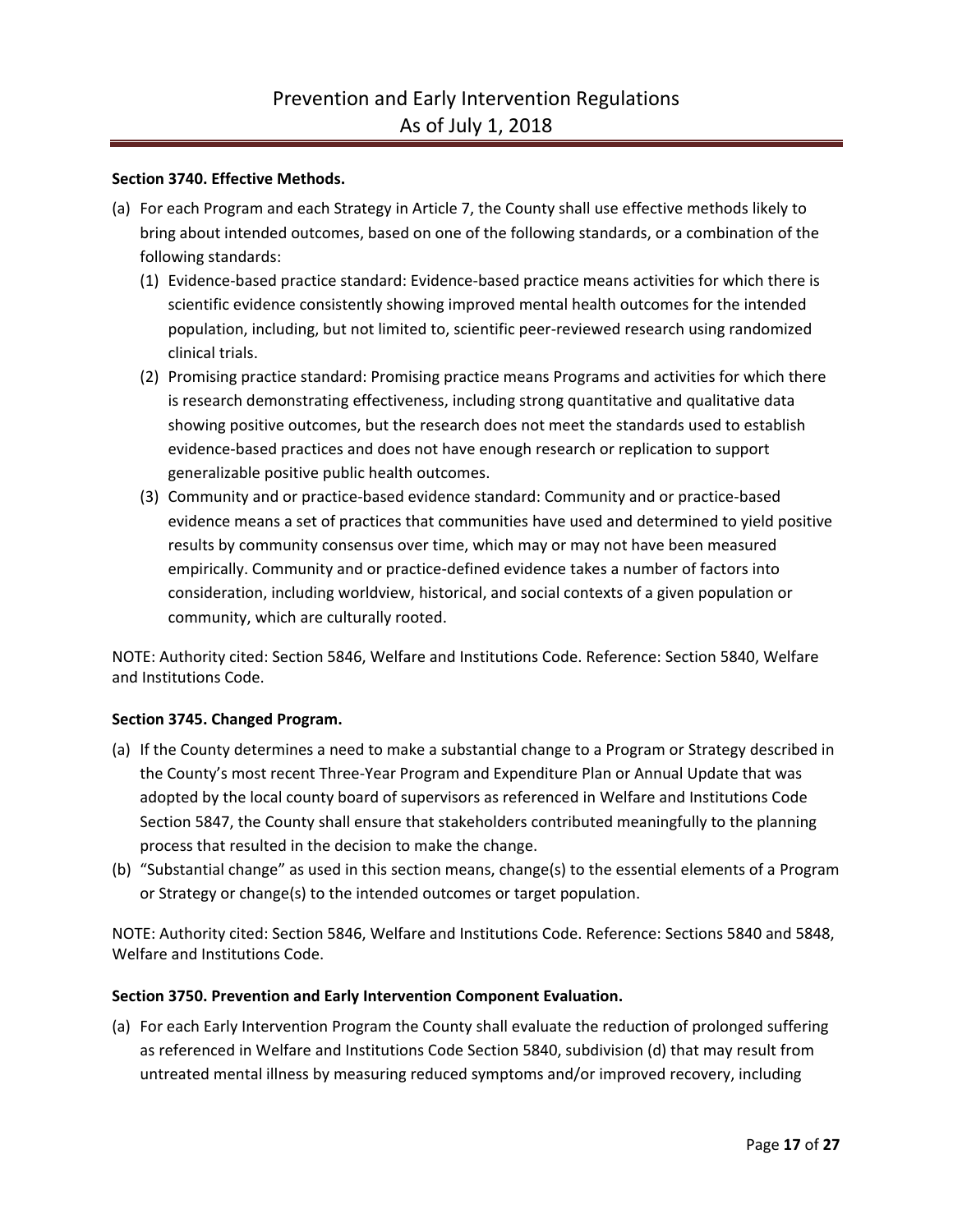mental, emotional, and relational functioning. The County shall select, define, and measure appropriate indicators that are applicable to the Program.

- (b) For each Prevention Program the County shall measure the reduction of prolonged suffering as referenced in Welfare and Institutions Code Section 5840, subdivision (d) that may result from untreated mental illness by measuring a reduction in risk factors, indicators, and/or increased protective factors that may lead to improved mental, emotional, and relational functioning. The County shall select, define, and measure appropriate indicators that are applicable to the Program.
- (c) For each Early Intervention and each Prevention Program that the County designates as intended to reduce any of the other Mental Health Services Act negative outcomes referenced in Welfare and Institutions Code Section 5840, subdivision (d) that may result from untreated mental illness, the County shall select, define, and measure appropriate indicators that the County selects that are applicable to the Program.
- (d) For each Stigma and Discrimination Reduction Program referenced in Section 3725, the County shall select and use a validated method to measure one or more of the following:
	- (1) Changes in attitudes, knowledge, and/or behavior related to mental illness that are applicable to the specific Program.
	- (2) Changes in attitudes, knowledge, and/or behavior related to seeking mental health services that are applicable to the specific Program.
- (e) If the County chooses to offer a Suicide Prevention Program referenced in Section 3730, the County shall select and use a validated method to measure changes in attitudes, knowledge, and/or behavior regarding suicide related to mental illness that are applicable to the specific Program.
- (f) For each Strategy or Program to provide Access and Linkage to Treatment the County shall track:
	- (1) Number of referrals as defined in subdivision (b)(3)(F) of section 3560.010 to treatment, and kind of treatment to which person was referred.
	- (2) Number of persons who followed through on the referral as defined in subdivision (b)(3)(F) of section 3560.010 and engaged in treatment, defined as the number of individuals who participated at least once in the Program to which the person was referred.
		- (A) The County may use a methodologically sound random sampling method to satisfy this requirement. The sample must be statistically generalizable to the larger population and representative of all relevant demographic groups included in the larger population.
	- (3) Duration of untreated mental illness.
		- (A) Duration of untreated mental illness shall be measured for persons who are referred as defined in subdivision (b)(3)(F) of section 3560.010 to treatment and who have not previously received treatment as follows:
			- 1. The time between the self-reported and/or parent-or-family-reported onset of symptoms of mental illness and entry into treatment, defined as participating at least once in treatment to which the person was referred.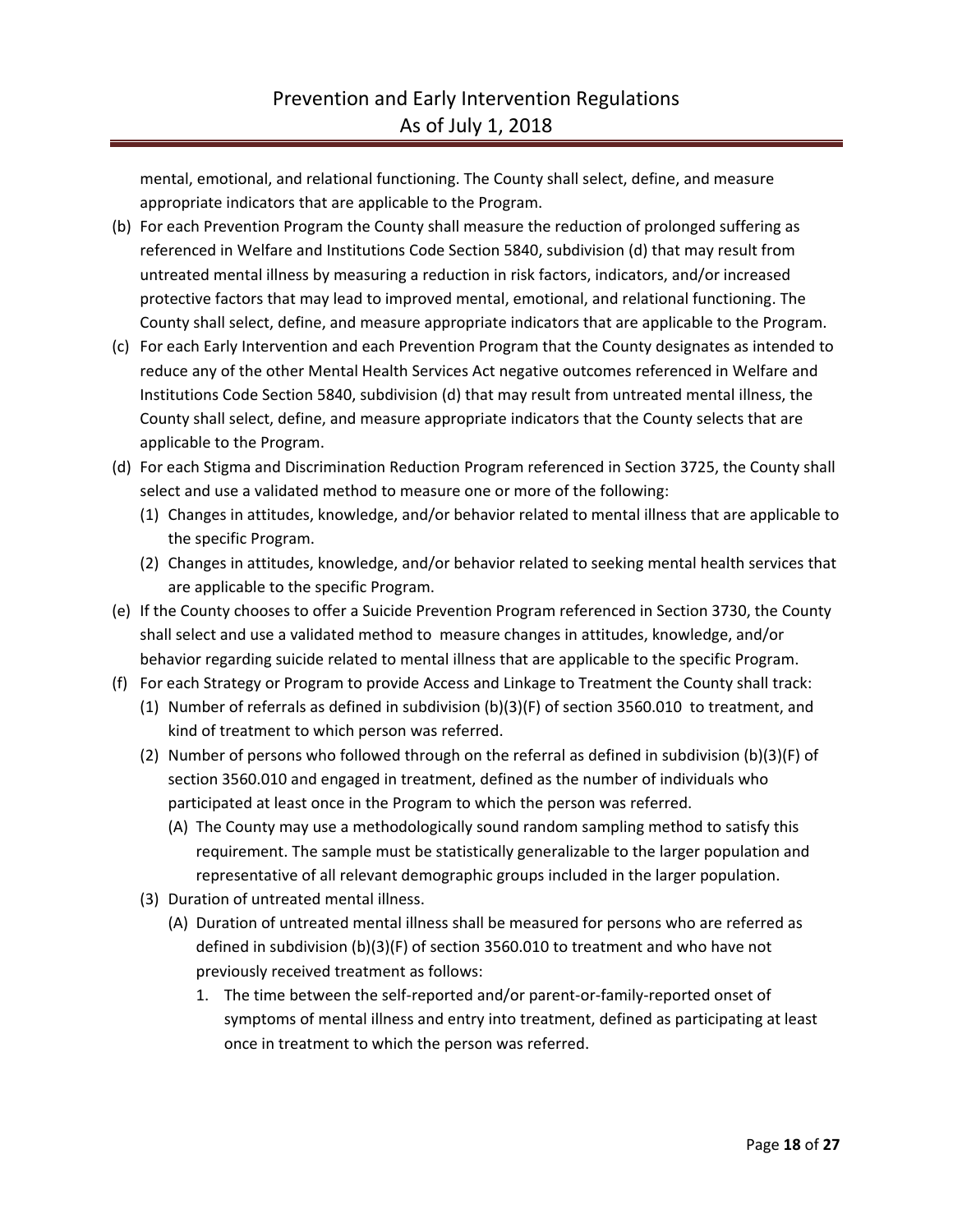- (B) The County may use a methodologically sound random sampling method to satisfy this requirement. The sample must be statistically generalizable to the larger population and representative of all relevant demographic groups included in the larger population.
- (4) The interval between the referral as defined in subdivision (b)(3)(F) of section 3560.010 and engagement in treatment, defined as participating at least once in the treatment to which referred
	- (A) The County may use a methodologically sound random sampling method to satisfy this requirement. The sample must be statistically generalizable to the larger population and representative of all relevant demographic groups included in the larger population.
- (g) For each Strategy or Program to Improve Timely Access to Services for Underserved Populations the County shall measure:
	- (1) Number of referrals as defined in subdivision (b)(4)(G) of section 3560.010 of members of underserved populations to a Prevention Program, an Early Intervention Program, and/or treatment beyond early onset.
	- (2) Number of persons who followed through on the referral as defined in subdivision (b)(4)(G) of section 3560.010 and engaged in services, defined as the number of individuals who participated at least once in the Program to which the person was referred.
		- (A) The County may use a methodologically sound random sampling method to satisfy this requirement. The sample must be statistically generalizable to the larger population and representative of all relevant demographic groups included in the larger population.
	- (3) Timeliness of care.
		- (A) Timeliness of care for individuals from underserved populations with a mental illness is measured by the interval between referral as defined in subdivision (b)(4)(G) of section 3560.010 and engagement in services, defined as participating at least once in the service to which referred.
- (h) The County shall design the evaluations to be culturally competent and shall include the perspective of diverse people with lived experience of mental illness, including their family members, as applicable.
- (i) In addition, to the required evaluations listed in this section, the County may also, as relevant and applicable, define and measure the impact of Programs funded by Prevention and Early Intervention funds on the mental health and related systems, including, but not limited to education, physical healthcare, law enforcement and justice, social services, homeless shelters and other services, and community supports specific to age, racial, ethnic, and cultural groups. Examples of system outcomes include, but are not limited to, increased provision of services by ethnic and cultural community organizations, hours of operation, integration of services including co-location, involvement of clients and families in key decisions, identification and response to co-occurring substance-use disorders, staff knowledge and application of recovery principles, collaboration with diverse community partners, or funds leveraged.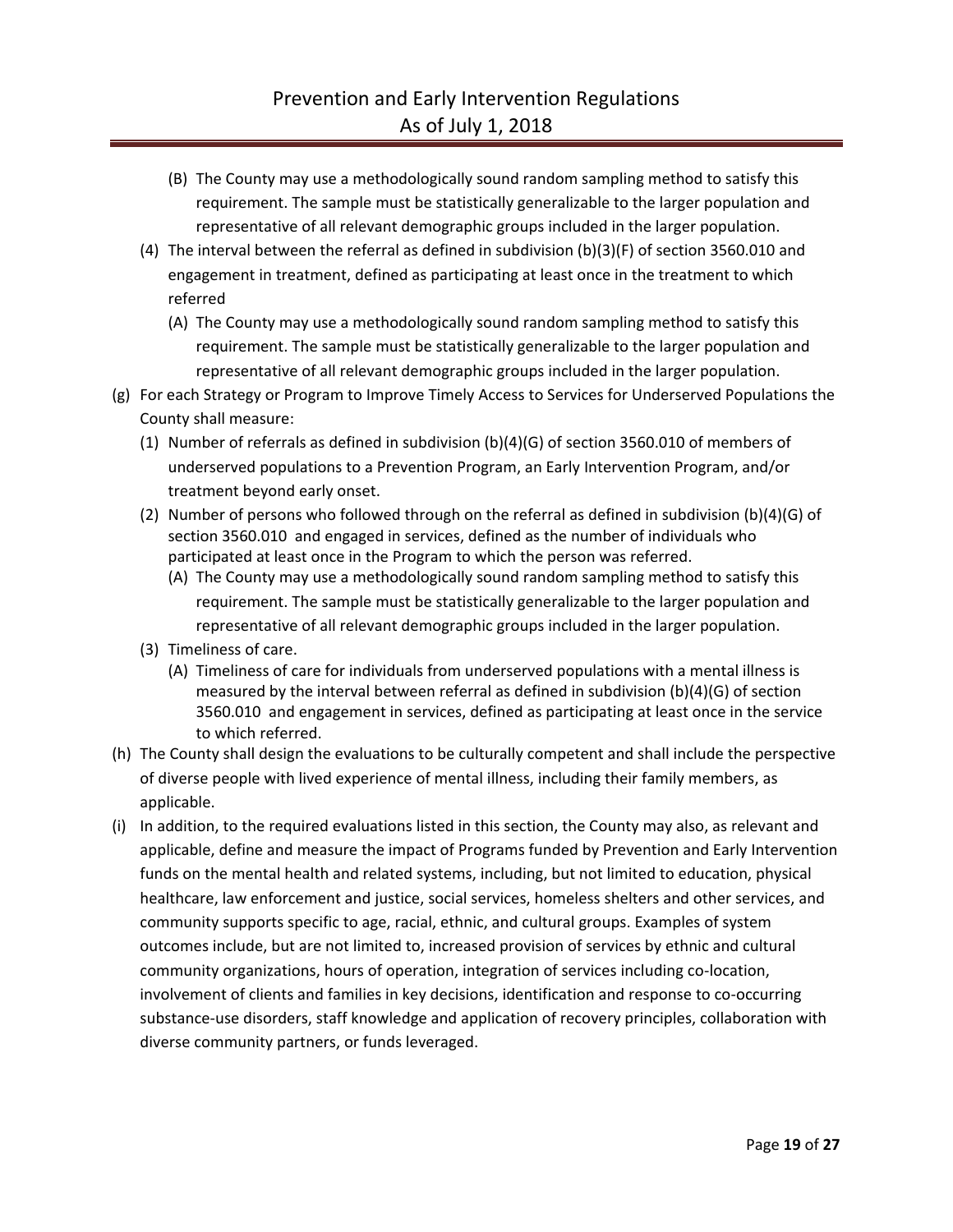- (j) A County with a population under 100,000, according to the most recent projection by the California State Department of Finance, is exempt from the evaluation requirements in this section for one year from the effective date of this section.
- (k) A County with a population under 100,000, according to the most recent projection by the California State Department of Finance, electing to follow subdivision (c) of section 3705 may satisfy the requirements of subdivisions (a) through (g) of this section by selecting, defining, and measuring appropriate indicators that the County selects to evaluate the negative outcomes referenced in Welfare and Institutions Code section 5840, subdivision (d), identified in the County's Three-year Program and Expenditure Plan and/or Annual Update pursuant to subdivision (o)(3) of section 3755.

NOTE: Authority cited: Section 5846, Welfare and Institutions Code. Reference: Sections 5840 and 5847, Welfare and Institutions Code; Uncodified Sections 2 and 3 of Proposition 63, the Mental Health Services Act.

## **Section 3755. Prevention and Early Intervention Component of the Three-Year Program and Expenditure Plan and Annual Update.**

- (a) The requirements set forth in this section shall apply to the Annual Update due for the fiscal year 2016-17 and each Annual Update and/or Three-Year Program and Expenditure Plan thereafter.
- (b) The Prevention and Early Intervention Component of the Three-Year Program and Expenditure Plan or Annual Update shall include the following general information:
	- (1) A description of how the County ensured that staff and stakeholders involved in the Community Program Planning process required by Title 9 California Code of Regulations, Section 3300, were informed about and understood the purpose and requirements of the Prevention and Early Intervention Component.
	- (2) A description of the County's plan to involve community stakeholders meaningfully in all phases of the Prevention and Early Intervention Component of the Mental Health Services Act, including program planning and implementation, monitoring, quality improvement, evaluation, and budget allocations.
	- (3) A brief description, with specific examples of how each Program and/or Strategy funded by Prevention and Early Intervention funds will reflect and be consistent with all applicable Mental Health Services Act General Standards set forth in Title 9 California Code of Regulations, Section 3320.
- (c) Except as provided in subdivision (o), the Prevention and Early Intervention Component of the Three-Year Program and Expenditure Plan and Annual Update shall include a description of each Early Intervention Program as defined in Section 3710 including, but not limited to:
	- (1) The Program name
	- (2) Identification of the target population for the specific Program including:
		- (A) Demographics relevant to the intended target population for the specific Program, including, but not limited to, age, race/ethnicity, gender or gender identity, primary language used, military status, and sexual orientation.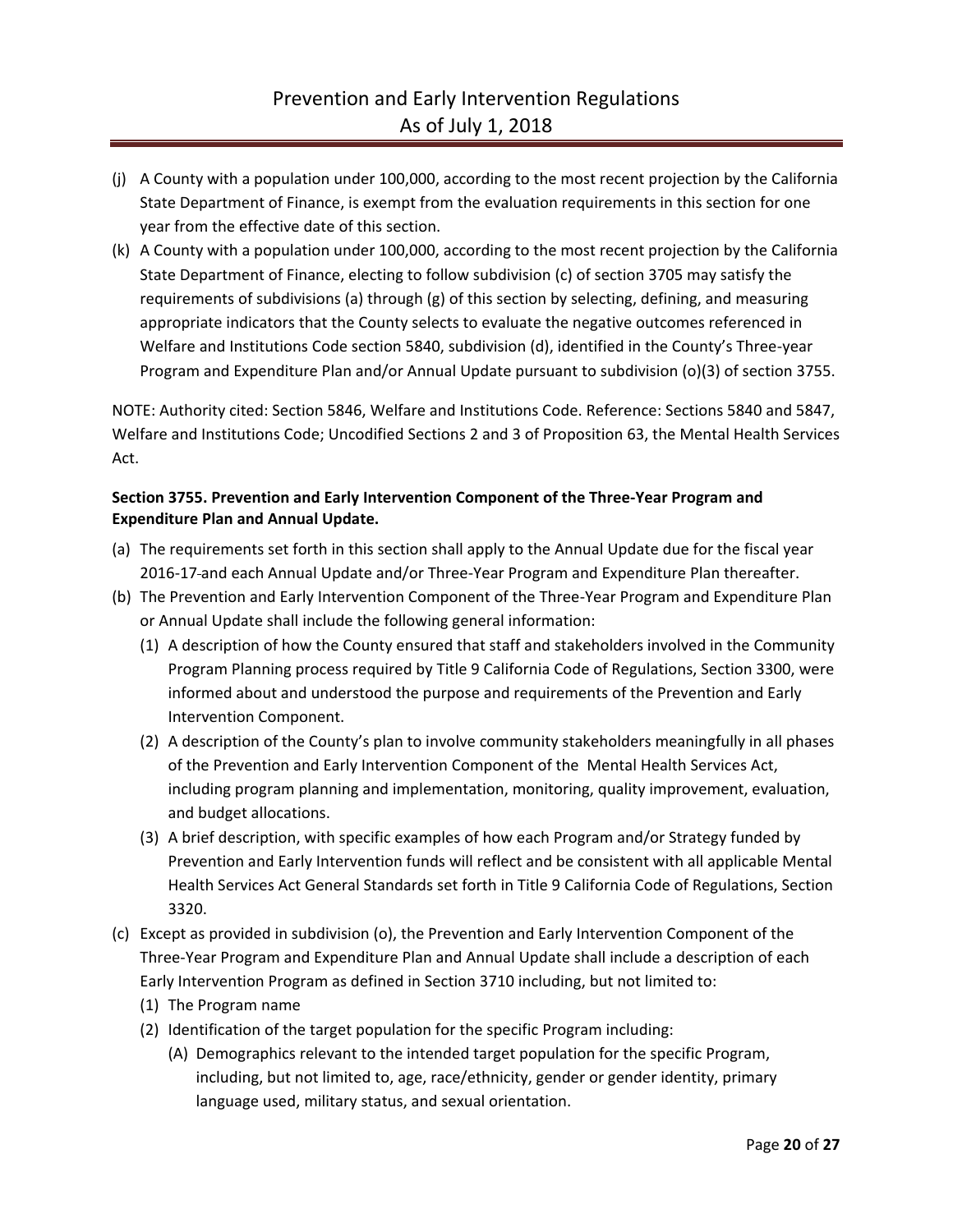- (B) The mental illness or illnesses for which there is early onset.
- (C) Brief description of how each participant's early onset of a potentially serious mental illness will be determined.
- (3) Identification of the type(s) of problem(s) and need(s) for which the Program will be directed and the activities to be included in the Program that are intended to bring about mental health and related functional outcomes including reduction of the negative outcomes referenced in Welfare and Institutions Code Section 5840, subdivision (d) for individuals with early onset of potentially serious mental illness.
- (4) The Mental Health Services Act negative outcomes as a consequence of untreated mental illness referenced in Welfare and Institutions Code Section 5840, subdivision (d) that the Program is expected to affect, including the reduction of prolonged suffering as a consequence of untreated mental illness, as defined in Section 3750, subdivision (a).
	- (A) List the mental health indicators that the County will use to measure reduction of prolonged suffering as referenced in Section 3750, subdivision (a).
	- (B) For any other specified Mental Health Services Act negative outcome as a consequence of untreated mental illness, as referenced in Section 3750, subdivision (c), list the indicators that the County will use to measure the intended reductions.
	- (C) Explain the evaluation methodology, including, how and when outcomes will be measured, how data will be collected and analyzed, and how the evaluation will reflect cultural competence.
- (5) Specify how the Early Intervention Program is likely to reduce the relevant Mental Health Services Act negative outcomes as referenced in Welfare and Institutions Code Section 5840, subdivision (d) by providing the following information:
	- (A) If the County used the evidence-based standard or promising practice standard to determine the Program's effectiveness as referenced in Section 3740, subdivisions (a)(1) and (a)(2), provide a brief description of or reference to the relevant evidence applicable to the specific intended outcome, explain how the practice's effectiveness has been demonstrated for the intended population, and explain how the County will ensure fidelity to the practice according to the practice model and program design in implementing the Program.
	- (B) If the County used the community and/or practice-based standard to determine the Program's effectiveness as referenced in Section 3740, subdivision (a)(3), describe the evidence that the approach is likely to bring about applicable Mental Health Services Act outcomes for the intended population(s) and explain how the County will ensure fidelity to the practice according to the practice model and program design in implementing the Program.
- (d) Except as provided in subdivision (o), the Prevention and Early Intervention Component of the Three-Year Program and Expenditure Plan and Annual Update shall include a description of the Prevention Program including but not limited to the following information:
	- (1) The Program name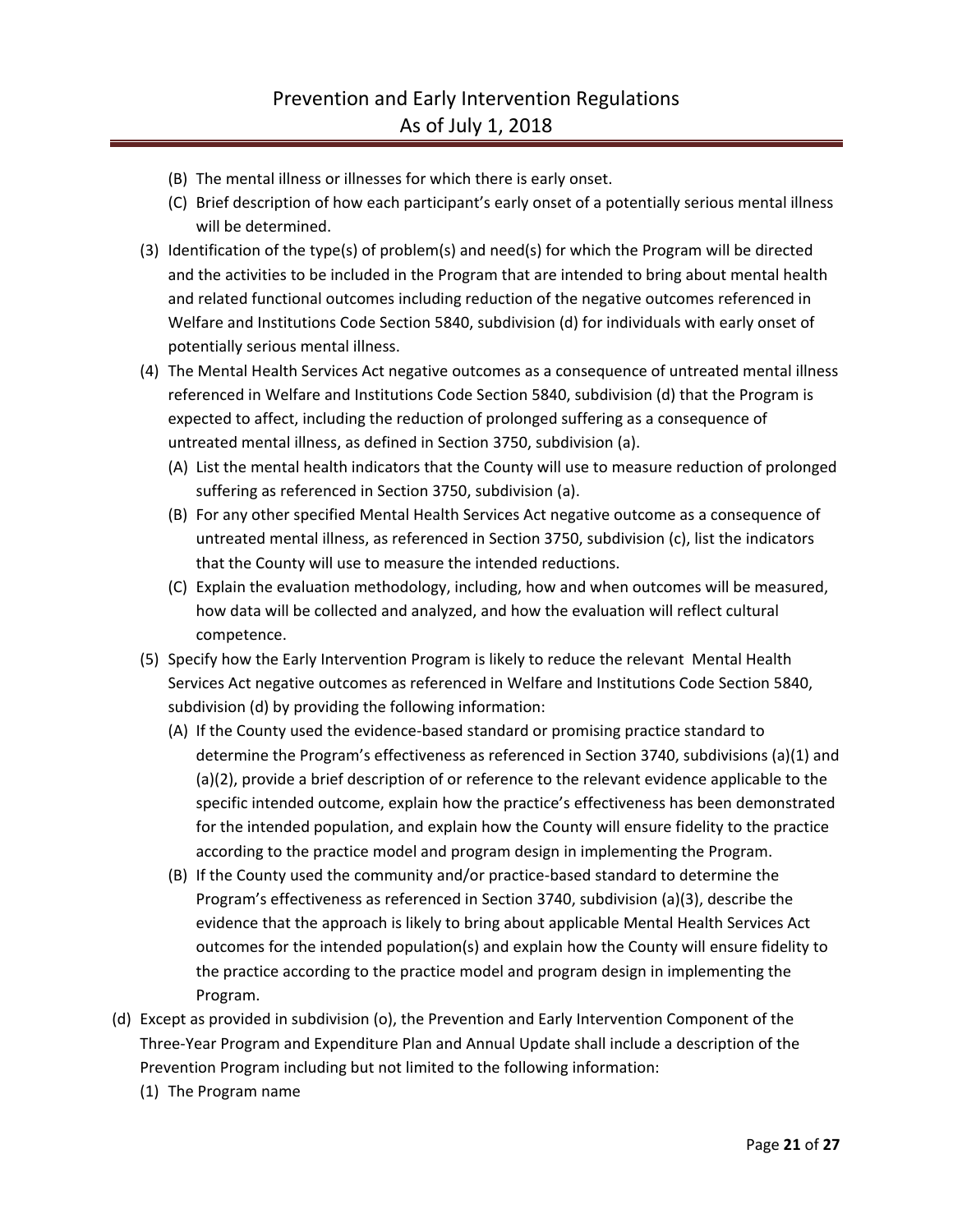- (2) Identification of the target population for the specific Program, including:
	- (A) Participants' risk of a potentially serious mental illness, either based on individual risk or membership in a group or population with greater than average risk of a serious mental illness, i.e. the condition, experience, or behavior associated with greater than average risk.
	- (B) How the risk of a potentially serious mental illness will be defined and determined, i.e. what criteria and process the County will use to establish that the intended beneficiaries of the Program have a greater than average risk of developing a potentially severe mental illness.
	- (C) Demographics relevant to the intended target population for the specific Program including but not limited to age, race/ethnicity, gender or gender identity, sexual orientation, primary language used, and military status.
- (3) Specify the type of problem(s) and need(s) for which the Prevention Program will be directed and the activities to be included in the Program that are intended to bring about mental health and related functional outcomes including reduction of the negative outcomes referenced in Welfare and Institutions Code Section 5840, subdivision (d) for individuals with greater than average risk of potentially serious mental illness.
- (4) Specify any Mental Health Services Act negative outcomes as a consequence of untreated mental illness as referenced in Welfare and Institutions Code Section 5840, subdivision (d) that the Program is expected to affect, including reduction of prolonged suffering, as defined in Section 3750, subdivision (b).
	- (A) List the mental health indicators that the County will use to measure reduction of prolonged suffering as referenced in Section 3750, subdivision (b).
	- (B) If the County intends the Program to reduce any other specified Mental Health Services Act negative outcome as a consequence of untreated mental illness as referenced in Section 3750, subdivision (c), list the indicators that the County will use to measure the intended reductions.
	- (C) Explain the evaluation methodology, including, how and when outcomes will be measured, how data will be collected and analyzed, and how the evaluation will reflect cultural competence.
- (5) Specify how the Prevention Program is likely to bring about reduction of relevant Mental Health Services Act negative outcomes referenced in Welfare and Institutions Code Section 5840, subdivision (d) for the intended population by providing the following information:
	- (A) If the County used the evidence-based standard or promising practice standard to determine the Program's effectiveness as referenced in Section 3740, subdivisions (a)(1) and (a)(2), provide a brief description of or reference to the relevant evidence applicable to the specific intended outcome, explain how the practice's effectiveness has been demonstrated for the intended population, and explain how the County will ensure fidelity to the practice according to the practice model and program design in implementing the Program.
	- (B) If the County used the community and/or practice-based standard to determine the Program's effectiveness as referenced in Section 3740, subdivision (a)(3), describe the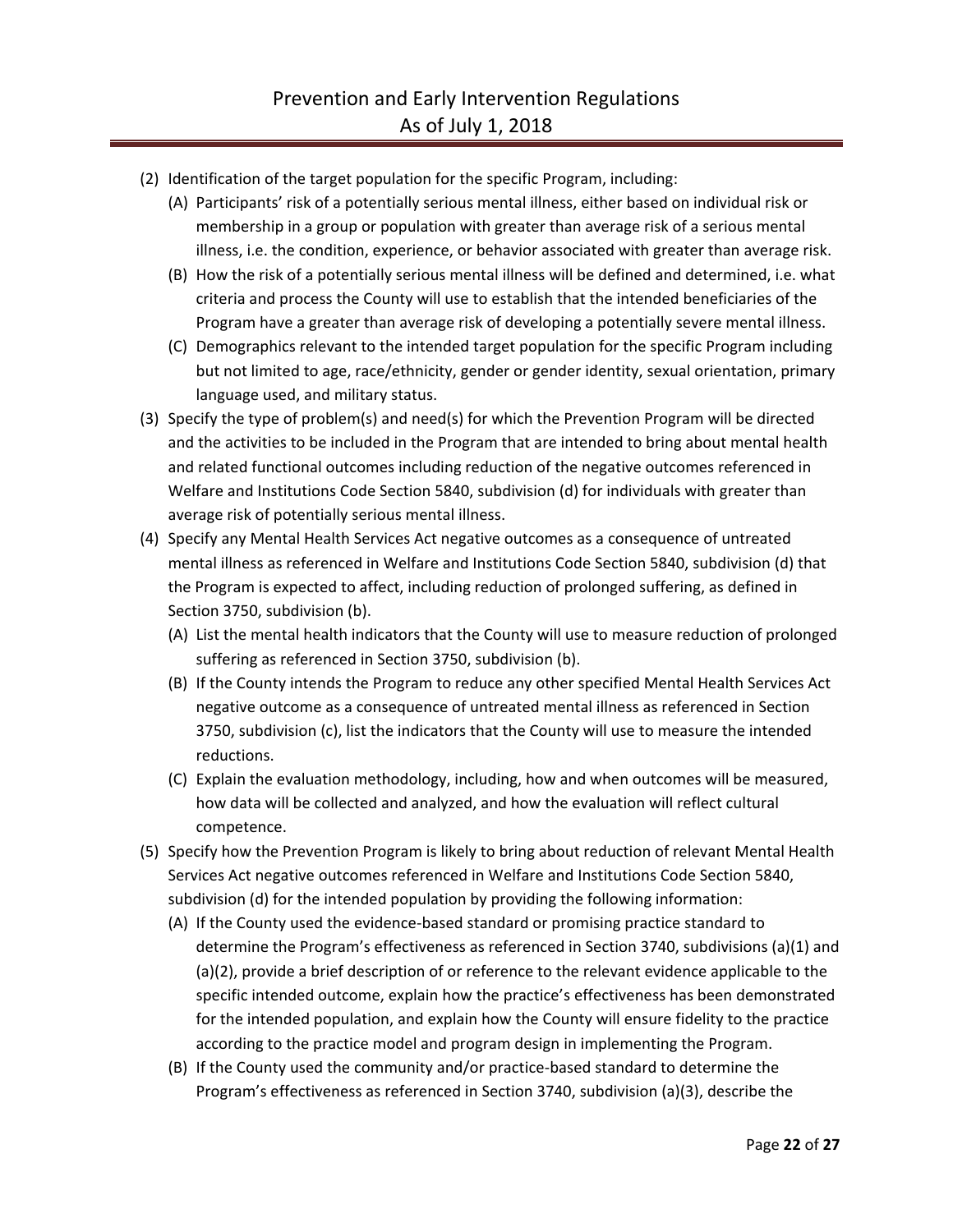evidence that the approach is likely to bring about applicable Mental Health Services Act outcomes for the intended population(s) and explain how the County will ensure fidelity to the practice according to the practice model and program design in implementing the Program.

- (e) Except as provided in subdivision (o), the Prevention and Early Intervention Component of the Three-Year Program and Expenditure Plan and Annual Update shall include a description of each Outreach for Increasing Recognition of Early Signs of Mental Illness Program and for any Strategy within a Program, including, but not limited to:
	- (1) The Program name
	- (2) Identify the types and settings of potential responders the Program intends to reach.
		- (A) Describe briefly the potential responders' setting(s), as referenced in Section 3750, subdivisions  $(d)(3)(A)$ , and the opportunity the potential responders will have to identify diverse individuals with signs and symptoms of potentially serious mental illness.
	- (3) Specify the methods to be used to reach out and engage potential responders and the methods to be used for potential responders and public mental health service providers to learn together about how to identify and respond supportively to signs and symptoms of potentially serious mental illness.
- (f) Except as provided in subdivision (o), the Prevention and Early Intervention Component of the Three-Year Program and Expenditure Plan and Annual Update shall include a description of each Stigma and Discrimination Reduction Program, including, but not limited to:
	- (1) The Program name
	- (2) Identify whom the Program intends to influence.
	- (3) Specify the methods and activities to be used to change attitudes, knowledge, and/or behavior regarding being diagnosed with mental illness, having mental illness and/or seeking mental health services, consistent with requirements in Section 3750, subdivision (e), including timeframes for measurement.
	- (4) Specify how the proposed method is likely to bring about the selected outcomes by providing the following information:
		- (A) If the County used the evidence-based standard or promising practice standard, to determine the Program's effectiveness as referenced in Section 3740, subdivisions (a)(1) and (a)(2), provide a brief description of or reference to the relevant evidence applicable to the specific intended outcome, explain how the practice's effectiveness has been demonstrated for the intended population and explain how the County will ensure fidelity to the practice according to the practice model and Program design in implementing the Program.
		- (B) If the County used the community and/or practice-based standard to determine the Program's effectiveness as referenced in Section 3740, subdivision (a)(3), describe the evidence that the approach is likely to bring about applicable Mental Health Services Act outcomes for the intended population and explain how the County will ensure fidelity to the practice according to the practice model and Program design in implementing the Program.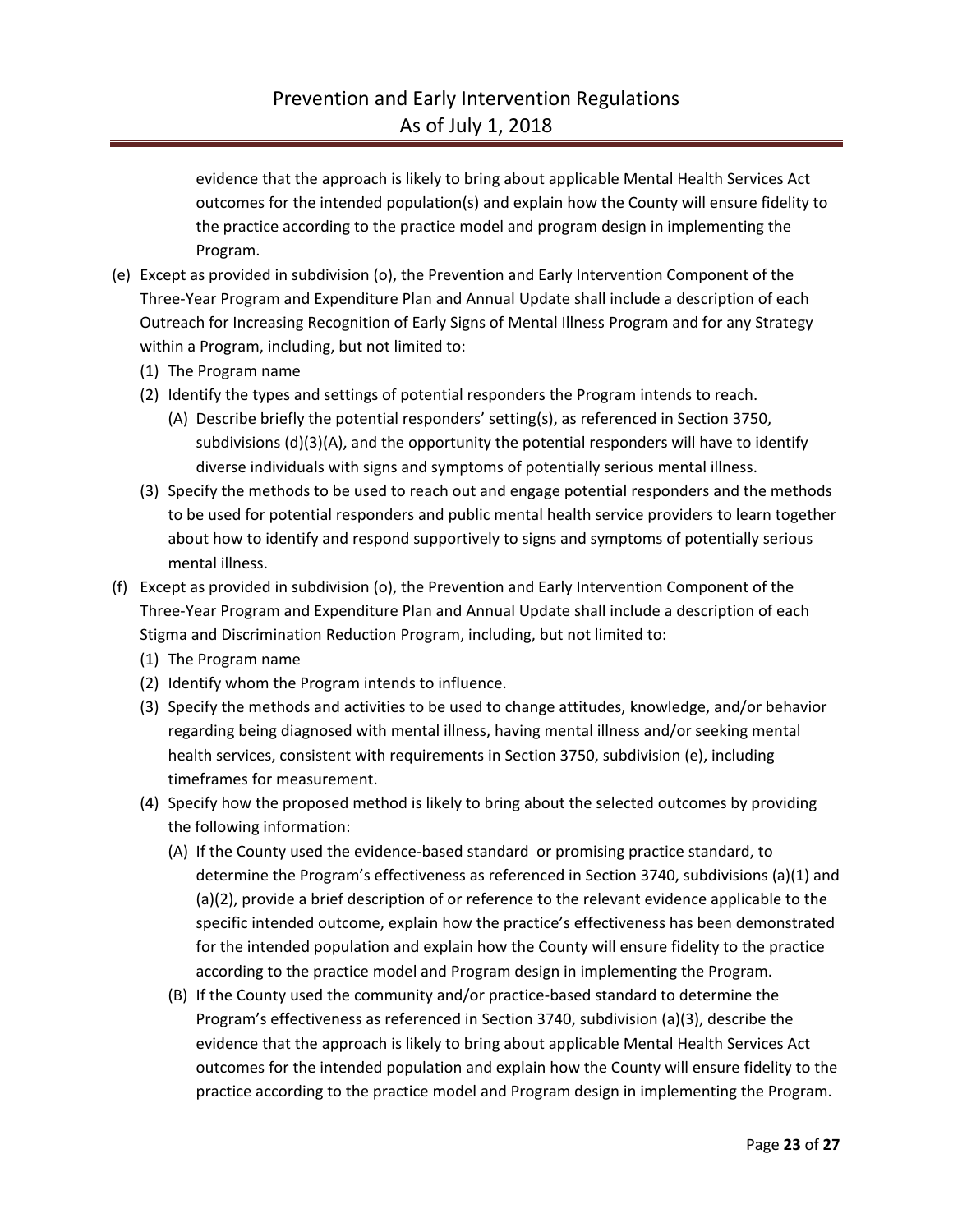- (g) Except as provided in subdivision (o), the Prevention and Early Intervention Component of the Three-Year Program and Expenditure Plan and Annual Update shall include a description of each Suicide Prevention Program including, but not limited to:
	- (1) The Program name
	- (2) Specify the methods and activities to be used to change attitudes and behavior to prevent mental illness-related suicide.
	- (3) Indicate how the County will measure changes in attitude, knowledge, and /or behavior related to reducing mental illness-related suicide consistent with requirements in Section 3750, subdivision (f) including timeframes for measurement.
	- (4) Specify how the proposed method is likely to bring about suicide prevention outcomes selected by the County by providing the following information:
		- (A) If the County used the evidence-based standard or promising practice standard to determine the Program's effectiveness as referenced in Section 3740, subdivisions (a)(1) and (a)(2), explain how the practice's effectiveness has been demonstrated and explain how the County will ensure fidelity to the practice according to the practice model and Program design in implementing the Program.
		- (B) If the County used the community and/or practice-based standard to determine the Program's effectiveness as referenced in Section 3740, subdivision (a)(3), describe the evidence that the approach is likely to bring about applicable Mental Health Services Act outcomes and explain how the County will ensure fidelity to the practice according to the practice model and Program design in implementing the Program.
- (h) Except as provided in subdivision (o), the Prevention and Early Intervention Component of the Three-Year Program and Expenditure Plan and Annual Update shall include a description of the Access and Linkage to Treatment Program and Strategy within each Program including, but not limited to:
	- (1) Program name
	- (2) An explanation of how the Program and Strategy within each Program will create Access and Linkage to Treatment for individuals with serious mental illness as referenced in Section 3735, subdivision (a)(1)
	- (3) Explain how individuals will be identified as needing assessment or treatment for a serious mental illness or serious emotional disturbance that is beyond the scope of an Early Intervention Program.
	- (4) Explain how individuals, and, as applicable, their parents, caregivers, or other family members, will be linked to county mental health services, a primary care provider, or other mental health treatment.
	- (5) Explain how the Program will follow up with the referral to support engagement in treatment.
	- (6) Indicate if the County intends to measure outcomes in addition to those required in Section 3750, subdivision (f) and if so, specify what outcome(s) and how will it be measured, including timeframes for measurement.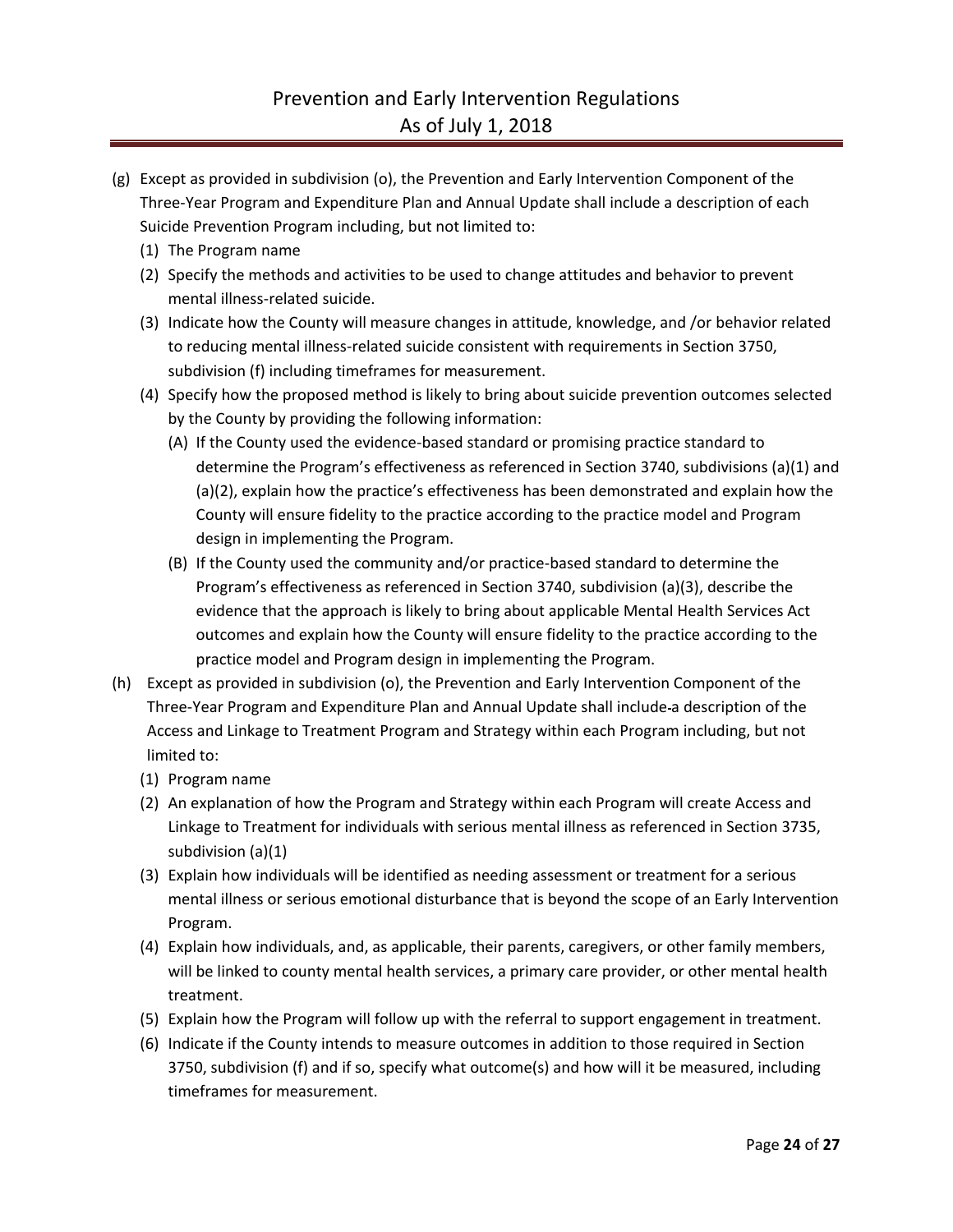- (i) Except as provided in subdivision (o), the Prevention and Early Intervention Component of the Three-Year Program and Expenditure Plan and Annual Update shall include for all Programs:
	- (1) Program name
	- (2) An explanation of how the Program will be implemented to help Improve Access to Services for Underserved Populations, as required in Section 3735, subdivision (a)(2)
	- (3) For each Program, the County shall indicate the intended setting(s) and why the setting enhances access for specific, designated underserved populations. If the County intends to locate the Program in a mental health setting, explain why this choice enhances access to quality services and outcomes for the specific underserved population.
	- (4) Indicate if the County intends to measure outcomes in addition to those required in Section 3750, subdivision (g) and, if so, what outcome(s) and how will it be measured, including timeframes for measurement.
- (j) Except as provided in subdivision (o), the Prevention and Early Intervention Component of the Three-Year Program and Expenditure Plan and Annual Update shall include for all Programs:
	- (1) The Program name
	- (2) An explanation of how the Program will use Strategies that are Non-Stigmatizing and Non-Discriminatory, including a description of the specific Strategies to be employed and the reasons the County believes they will be successful and meet intended outcomes.
- (k) Except as provided in subdivision (o), the Prevention and Early Intervention Component of the Three-Year Program and Expenditure Plan and Annual Update shall include for all Programs the following information for the fiscal year after the plan is submitted.
	- (1) Estimated number of children, adults, and seniors to be served in each Prevention Program and each Early Intervention Program.
	- (2) The County may also include estimates of the number of individuals who will be reached by Outreach for Increasing Recognition of Early Signs of Mental Illness Program, Access and Linkage to Treatment Program, Suicide Prevention Programs, and Stigma and Discrimination Reduction Programs.
- (l) Except as provided in subdivision (o), the Prevention and Early Intervention Component of the Three-Year Program and Expenditure Plan and Annual Update shall include projected expenditures for each Program funded with Prevention and Early Intervention funds by fiscal year
	- (1) Projected expenditures by the following sources of funding:
		- (A) Estimated total mental health expenditures
		- (B) Prevention and Early Intervention funds
		- (C) Medi-Cal Federal Financial Participation
		- (D) 1991 Realignment
		- (E) Behavioral Subaccount
		- (F) Any other funding
	- (2) The County shall identify each Program funded with Prevention and Early Intervention funds as a Prevention Program, an Early Intervention Program, Outreach for Increasing Recognition of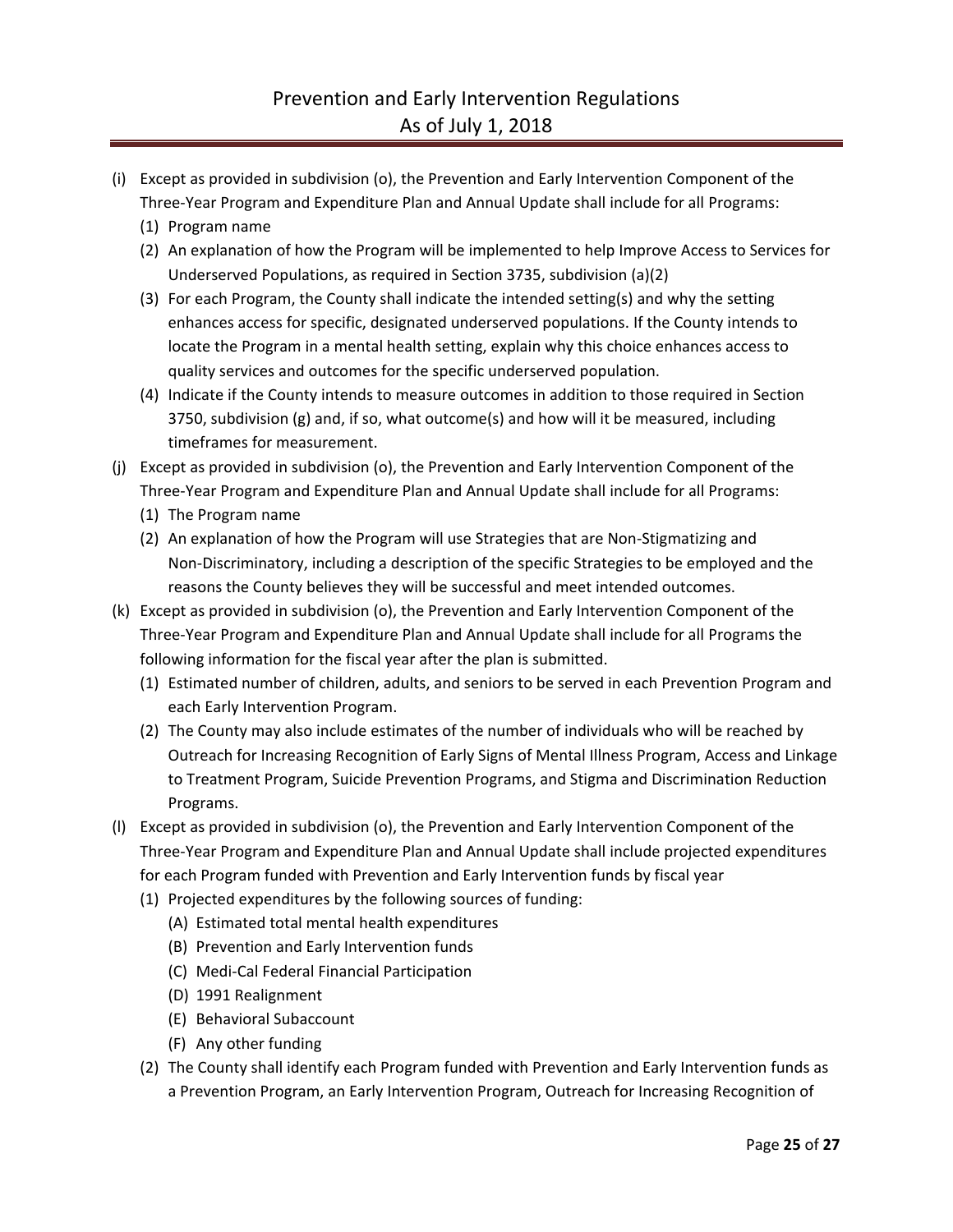Early Signs of Mental Illness Program, Stigma and Discrimination Reduction Program, Suicide Prevention Program, Access and Linkage to Treatment Program, or Program to Improve Timely Access to Services for Underserved Populations and shall estimate expected expenditures for each Program. If the Programs are combined, the County shall estimate the percentage of funds dedicated to each Program.

- (A) The County shall estimate the amount of Prevention and Early Intervention funds for Administration of the Prevention and Early Intervention Component.
- (m) The Prevention and Early Intervention Component of the Three-Year Program and Expenditure Plan and Annual Update shall include the previous fiscal years' unexpended Prevention and Early Intervention funds and the amount of those funds that will be used to pay for the Programs listed in the Annual Update and/or Three-year Program and Expenditure Plan.
- (n) The Prevention and Early Intervention Component of the Three-Year Program and Expenditure Plan and Annual Update shall include an estimate of the amount of Prevention and Early Intervention funds voluntarily assigned by the County to California Mental Health Services Authority or any other organization in which counties are acting jointly.
- (o) A County with a population under 100,000, according to the most recent projection by the California State Department of Finance, electing to follow subdivision (c) of section 3705 shall include in the Prevention and Early Intervention Component of the Three-Year Program and Expenditure Plan and Annual Update a description of the combined and/or integrated program including but not limited:
	- (1) Name of the combined and/or integrated program.
	- (2) Description of how the five required programs were combined and/or integrated.
	- (3) Identification of the negative outcomes referenced in Welfare and Institutions Code Section 5840, subdivision (d) the combined and/or integrated program is intended to reduce.
	- (4) Description of how the combined and/or integrated program is likely to reduce the outcomes identified in part (3) above.
	- (5) Identification of the indicators that the County will use to measure the intended outcomes identified in part (3) above.
	- (6) Explanation of how the combined and/or integrated program will be implemented to help Improve Access to Services for Underserved Population, as required in Section 3735, subdivision (a)(2).
	- (7) Explanation of how the combined and/or integrated program will use Strategies that are Non-Stigmatizing and Non-Discriminatory, as required in Section 3735, subdivision (a)(3).
	- (8) Estimated numbers of children, adults, and seniors, respectively, to be served in the combined and/or integrated program.
	- (9) List of the projected expenditures for the combined and/or integrated program funded with Prevention and Early Intervention funds by fiscal year and by the following sources of funding:
		- (A) Estimated total mental health expenditures
		- (B) Prevention and Early Intervention funds
		- (C) Medi-Cal Federal Financial Participation
		- (D) 1991 Realignment
		- (E) Behavioral Subaccount